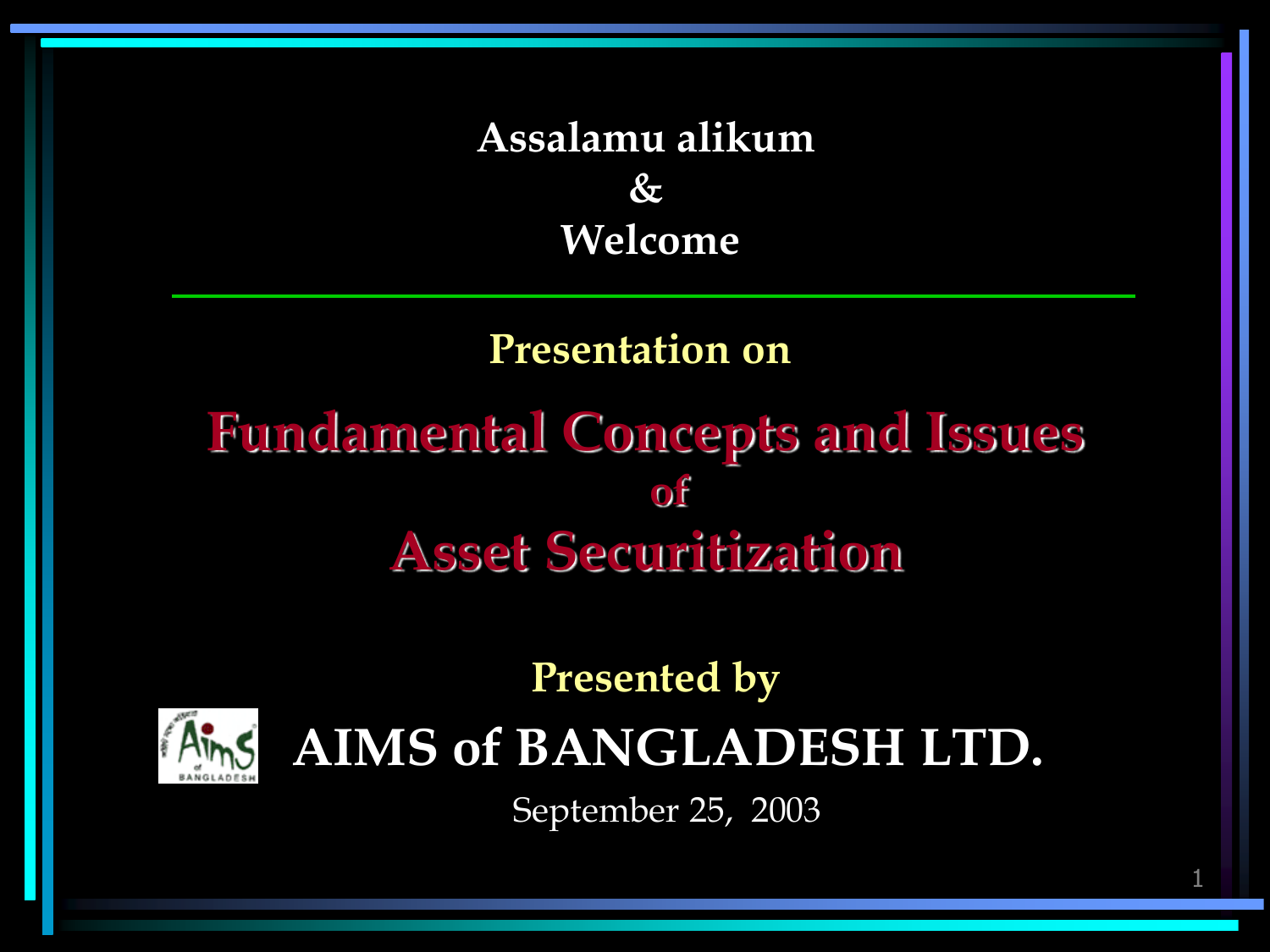# ABOUT AIMS

- **AIMS is the first and till date the only approved Asset Management Company in Bangladesh.**
- **AIMS has the rare distinction of designing, structuring and floating the first mutual fund in Bangladesh under private initiative (AIMS First Guaranteed Mutual Fund)**
- **AIMS is the Asset Manager of the 'Grameen Mutual Fund One' sponsored by the Grameen Bank.**
- **AIMS has structured the proposed securitization of micro-credit receivables of BRAC, the largest NGO in the world, and is also to act as the Trustee of the SPV.**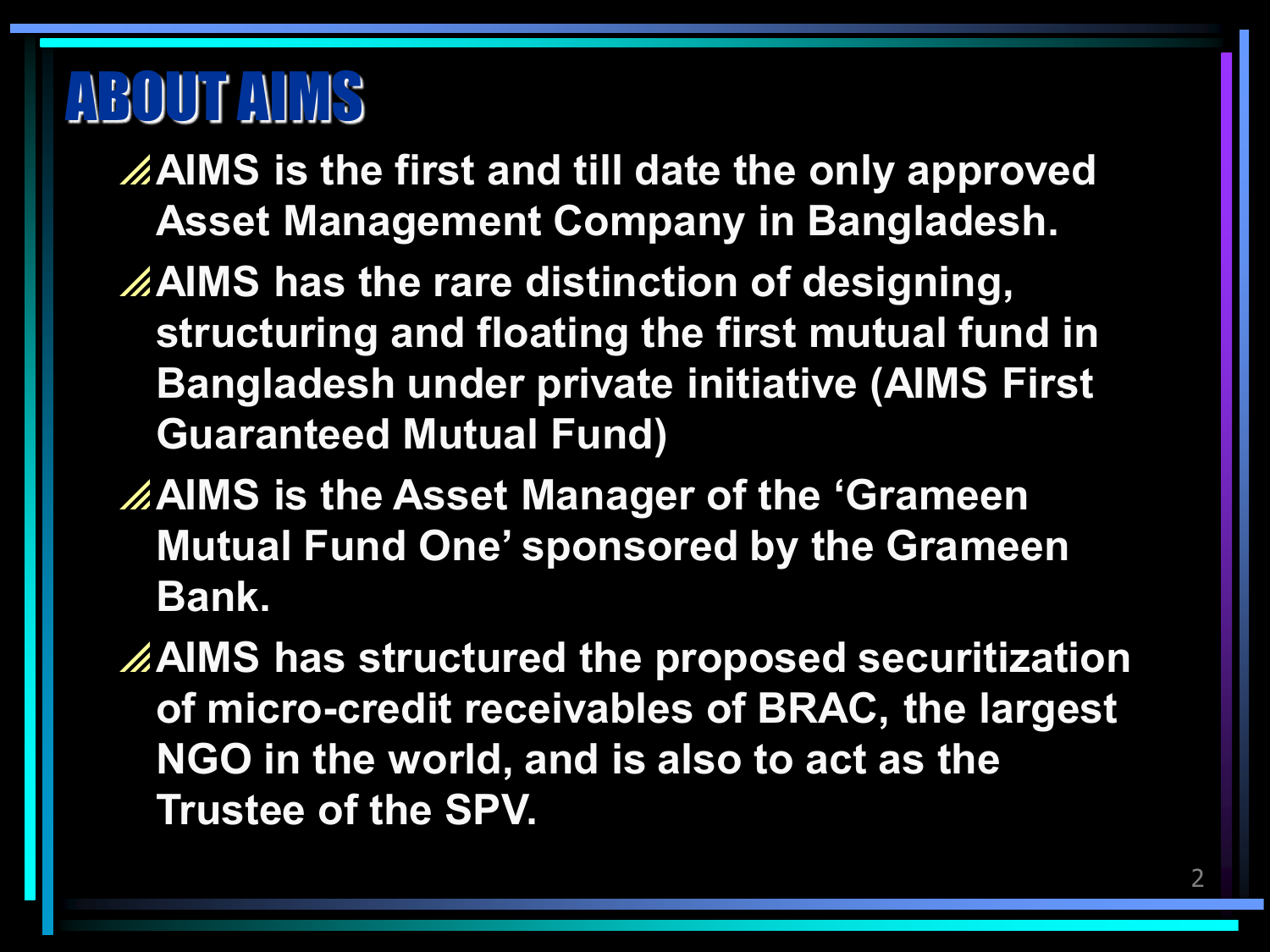# ABOUT AIMS **contd...**

**AIMS is exploring the prospects of securitizing microcredit receivables of the Grameen Bank and receivables of some other leading Nonbanking Financial Institutions.**

**To realize the vision of developing an active debt market in the country, AIMS is working in close concert with leading local and multilateral institutions**

**AIMS is a research and analysis oriented institution and disseminates information and findings through regular local and international publications.**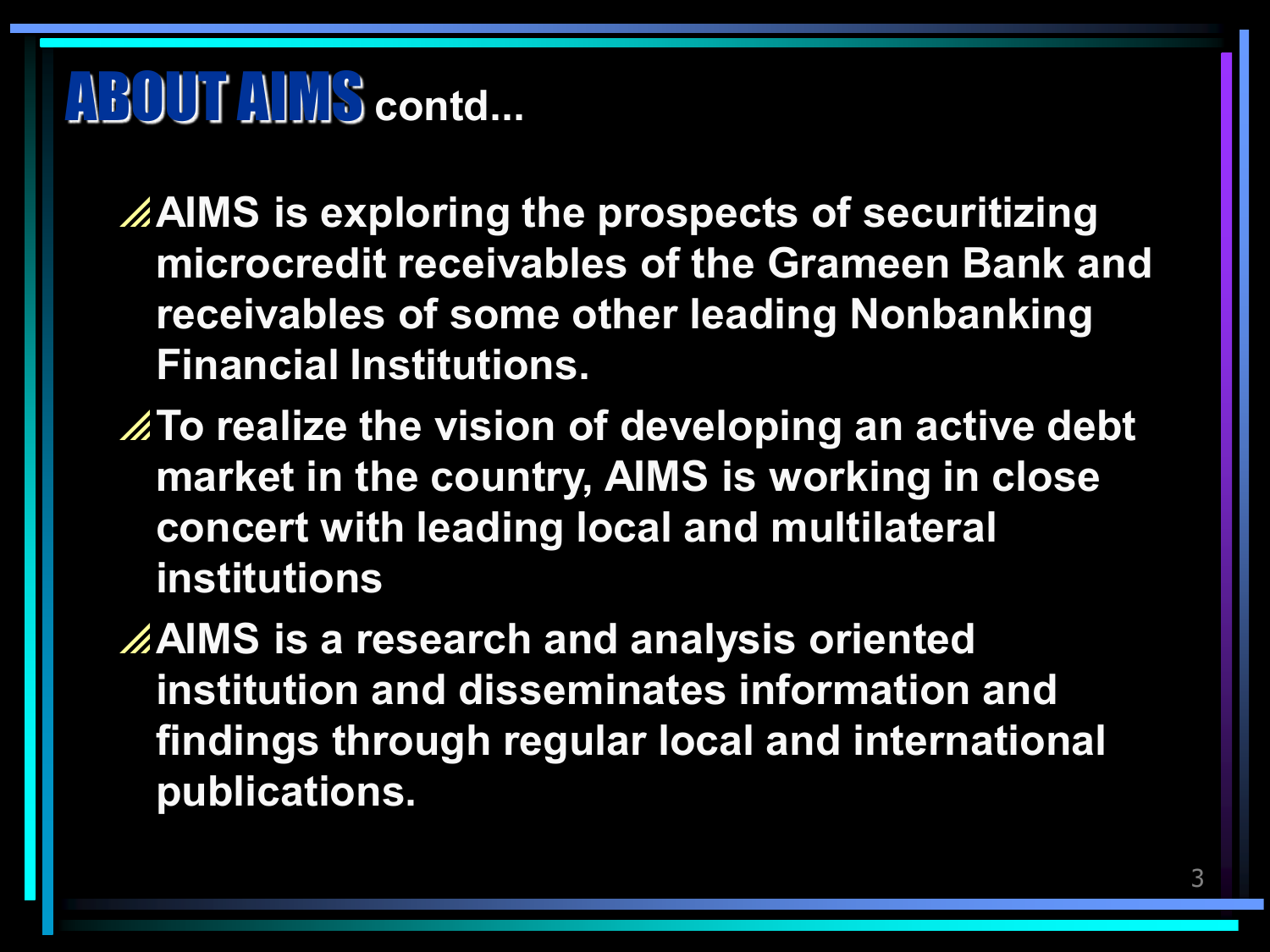# INTRODUCTION TO SECURITIZATION

- **A dominant and rapidly expanding means of finance.**
- **'Securitization,' 'Asset Securitization,' 'Structured Finance' are same.**
- *A***Securitization refers to a company's use of cash flows from its assets to raise funding.**
- **The term 'Securitization' specifically refers to the issuance of securities backed by such cash flows.**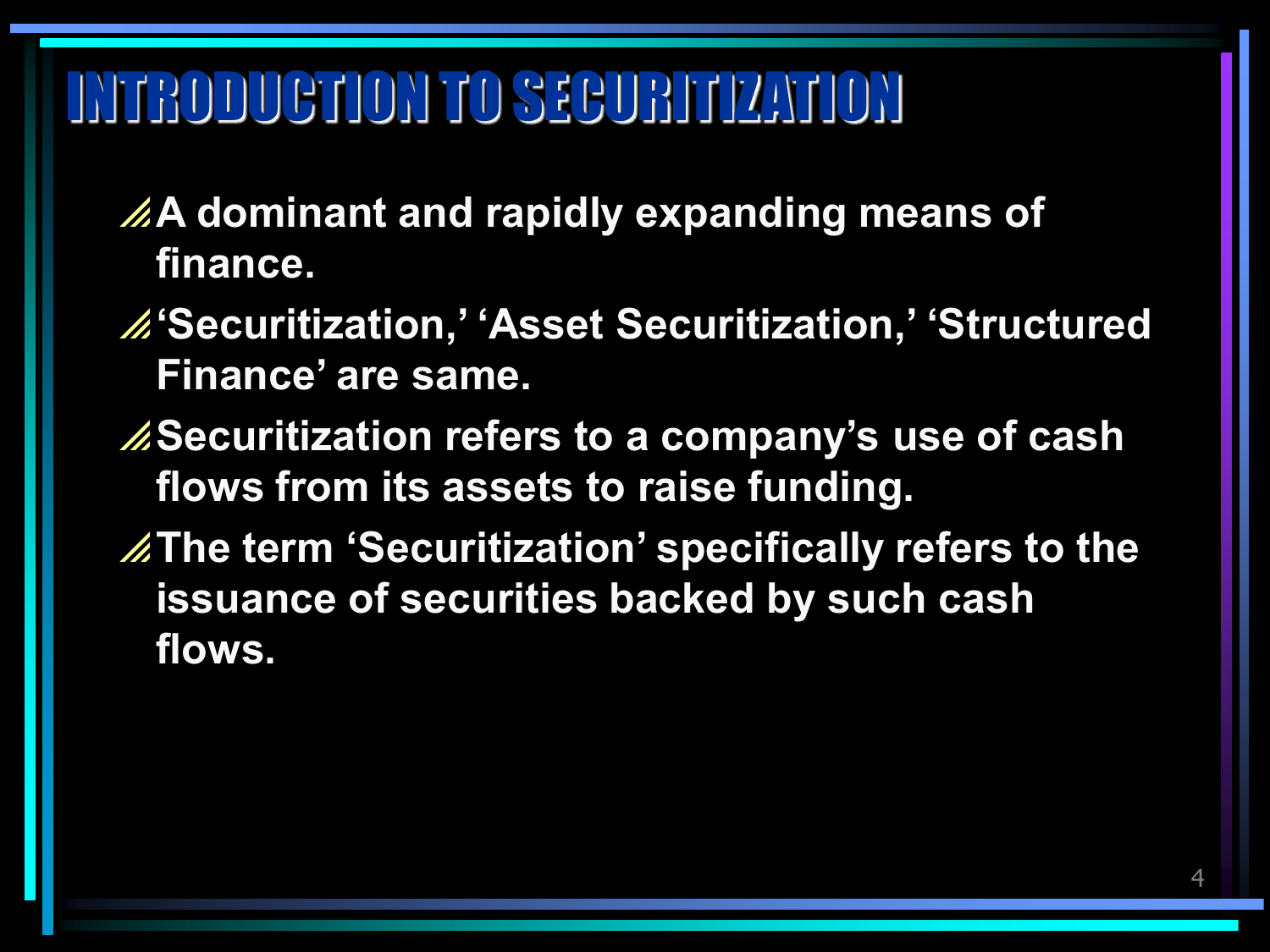# INTRODUCTION TO SECURITIZATION **contd...**

**Genuine reduction of financial costs and lower risk investment.**

**The basic driving force of the expansion of securitization lies on infinite possibility of innovative structuring.**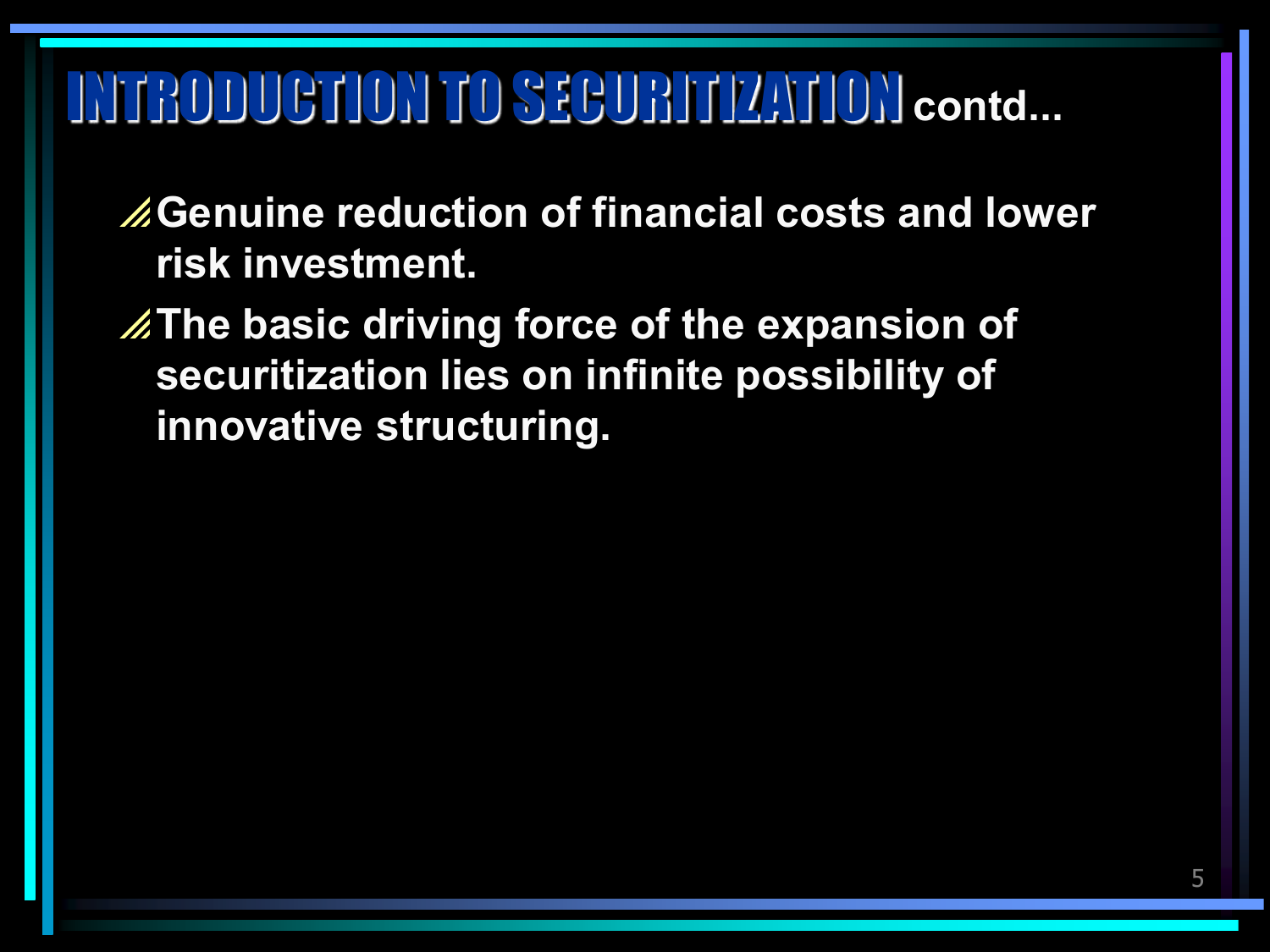# DEFINING SECURITIZATION

**Pooling of assets, which have an income stream Repackaging of those assets, in the form of marketable securities, for sale to investors.**

- **The securities are secured (or collateralized) by the assets themselves**
- **More attractive to investors than the underlying assets**
- **Any asset generating regular predictable income may be securitized**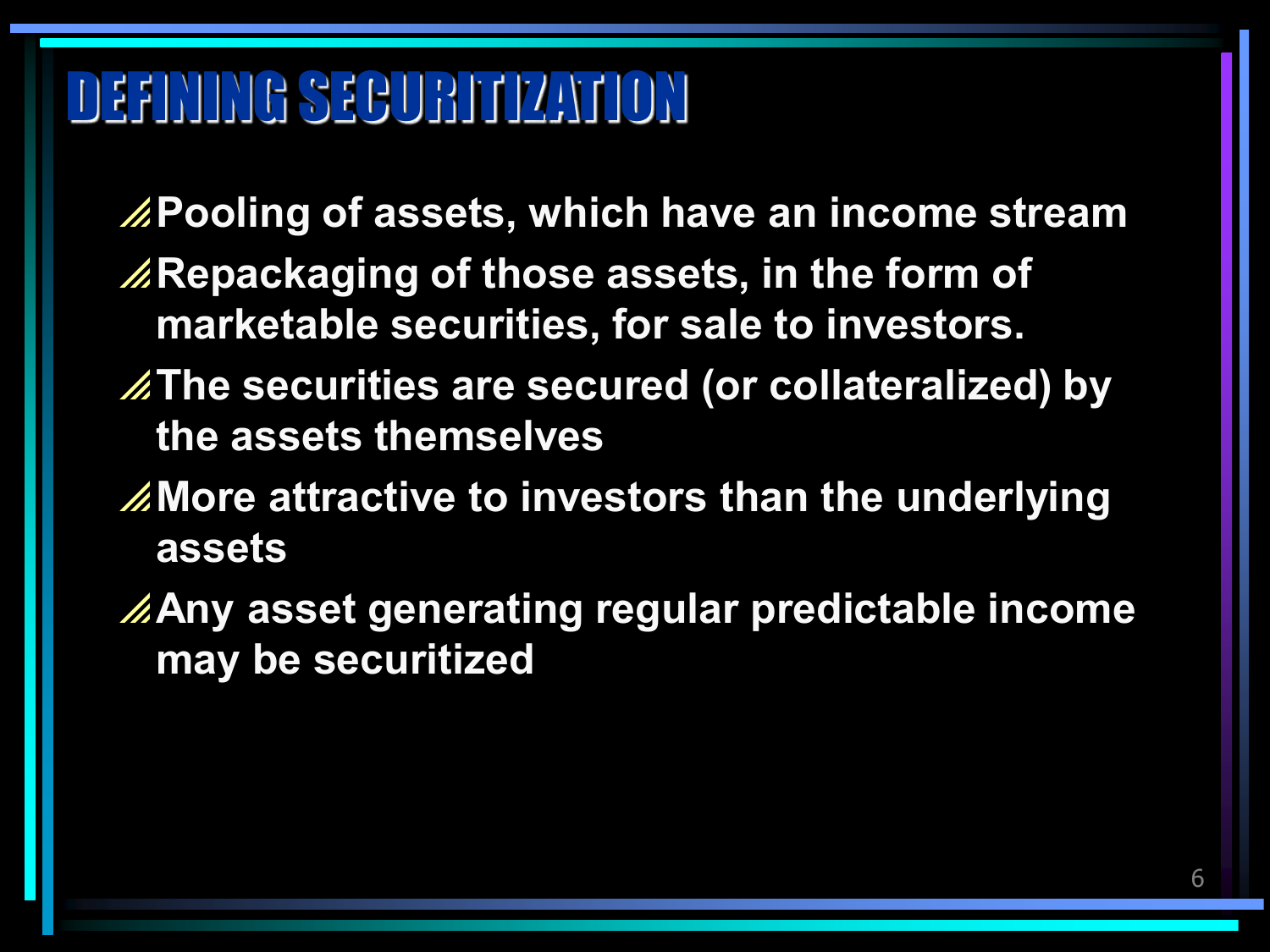# DEFINING SECURITIZATION **contd...**

- **Knowledge of particular assets vis-à-vis knowledge of the originator**
- **Payment must not be materially impaired by the financial behavior of the related originator or any of its affiliates**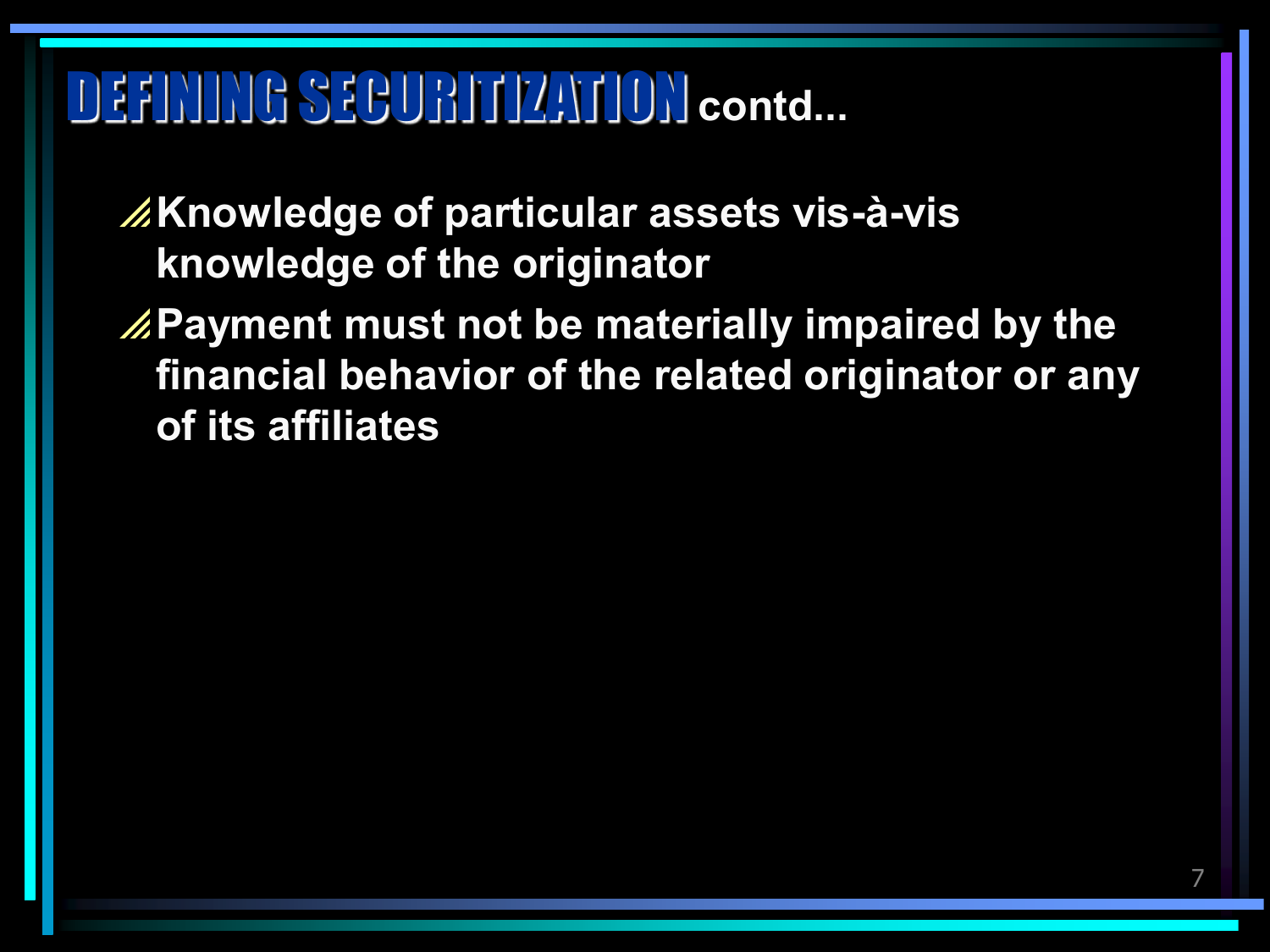# MAIN FEATURES OF SECURITIZATION

**Isolation of the assets Creation of Special Purpose Vehicle (SPV) Creation of securities Sensitive to regulatory guidelines and other arbitrary limits Better handling of risk** *A***Better risk-return alignment Limited recourse to the Originator**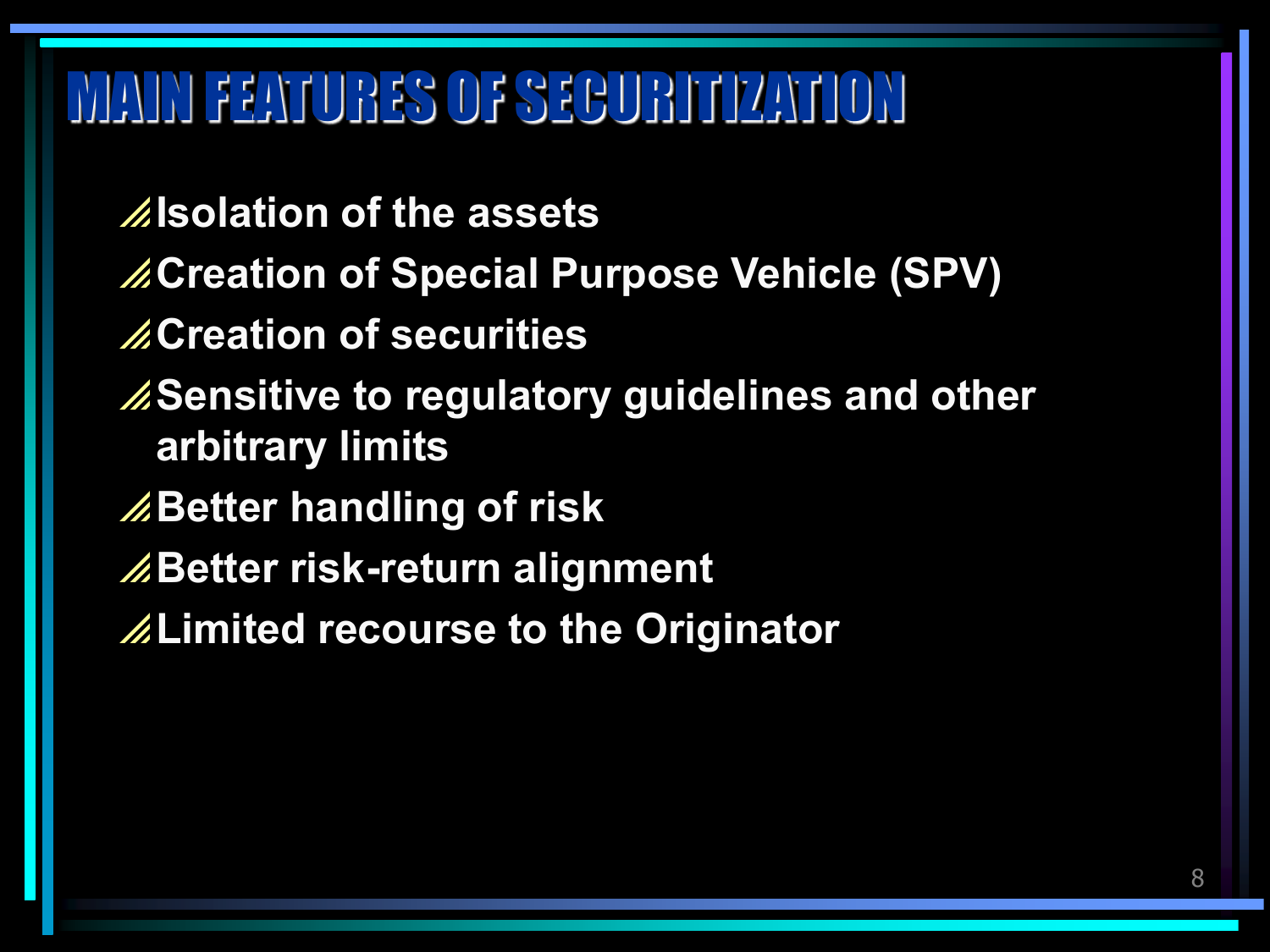# MAJOR PARTIES OF SECURITIZATION

**Originator ASPV Obligator AServicer Investment Advisor Underwriter Investors**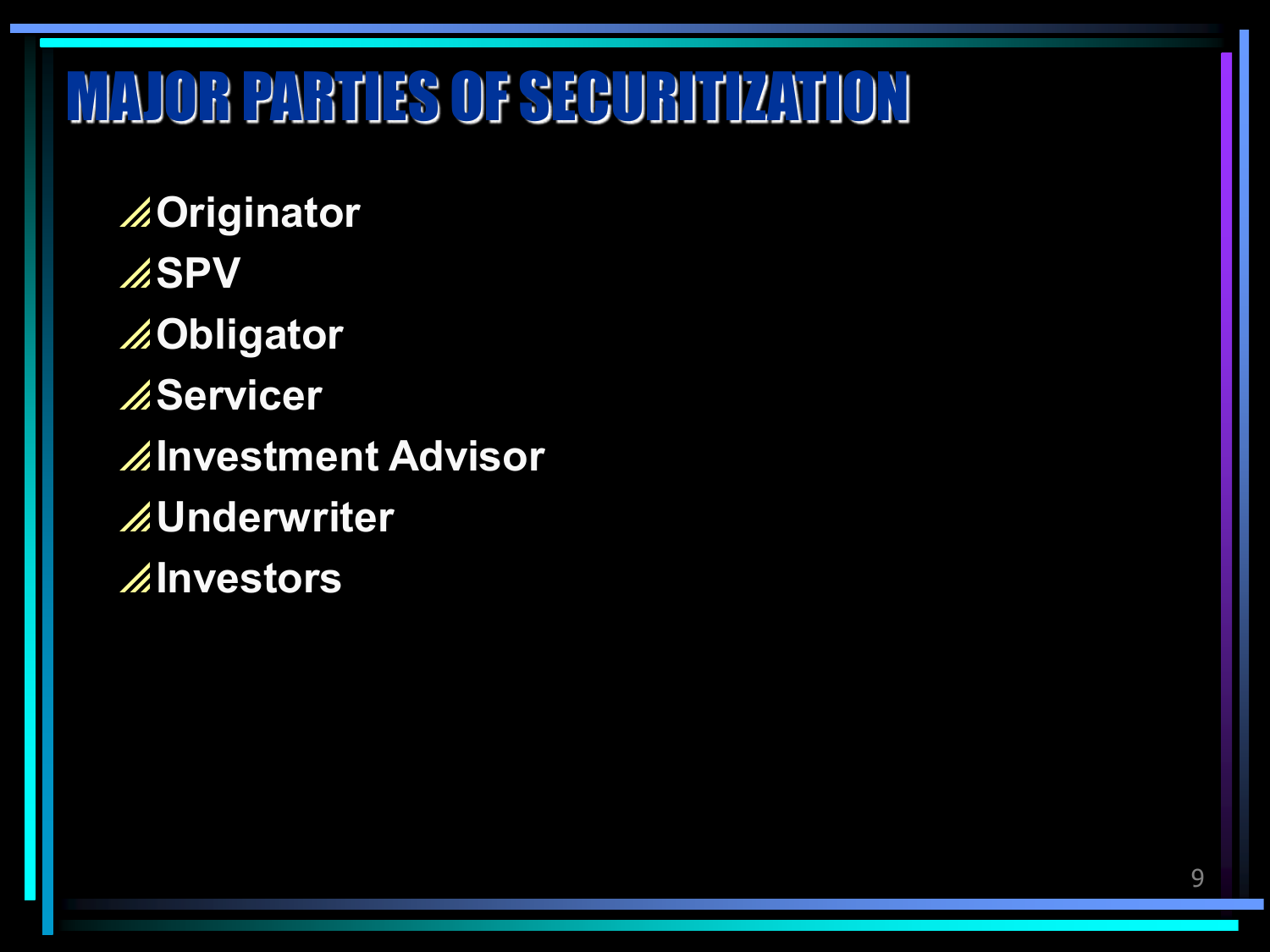# MAJOR PARTIES OF SECURITIZATION **contd…**

#### **Functions of Investment Advisor**

- **Analyzing the cash flow and splitting into different tranches**
- **Arrange completion of legal formalities and documentation**
- **Devising appropriate marketable securities**
- **Arrange rating of the securities**
- **Arrange credit enhancement**
- **Marketing and placement**
- **At times acts as the Trustee of the SPV**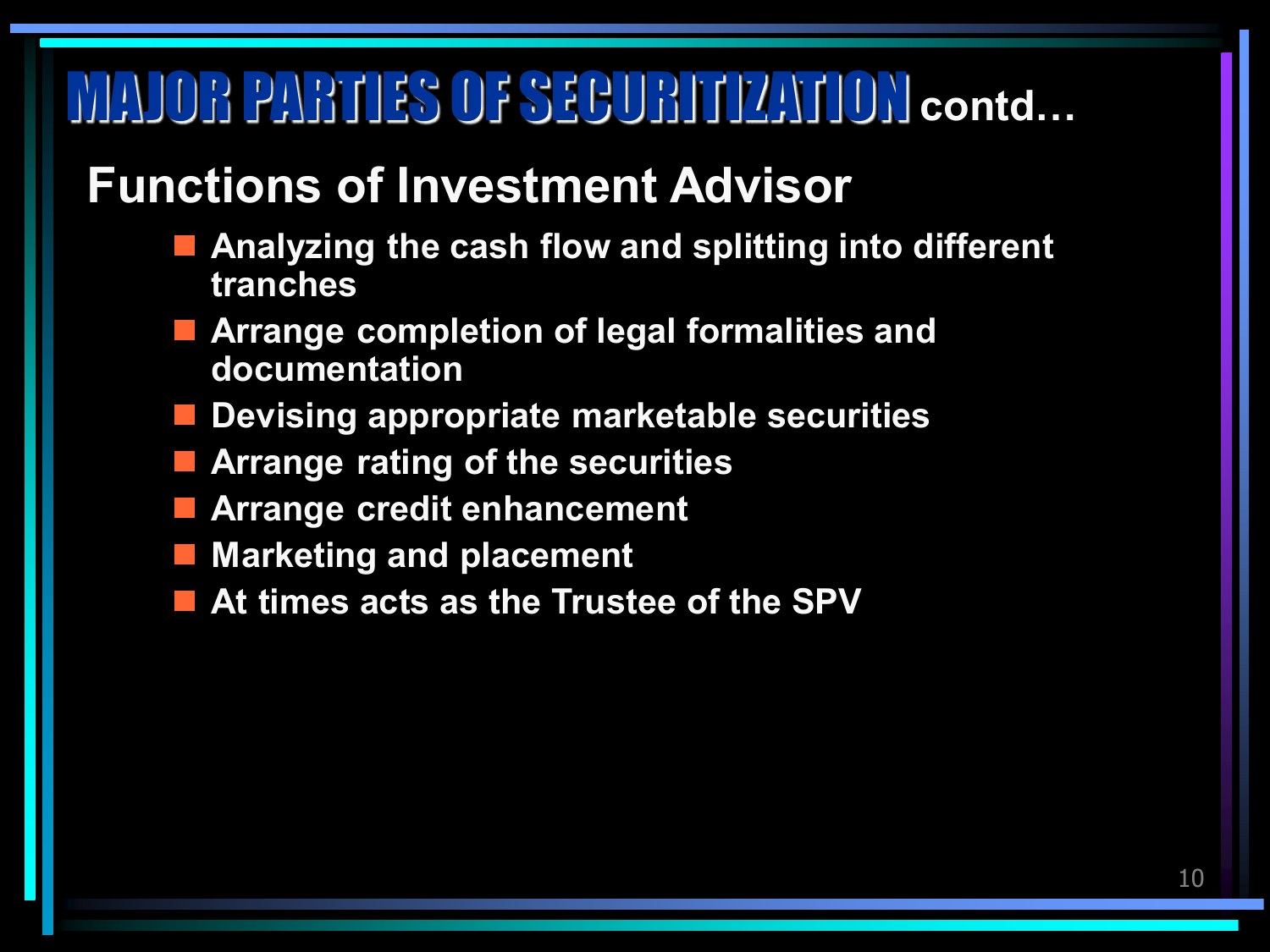# ORGANIZATION OF SECURITIZATION

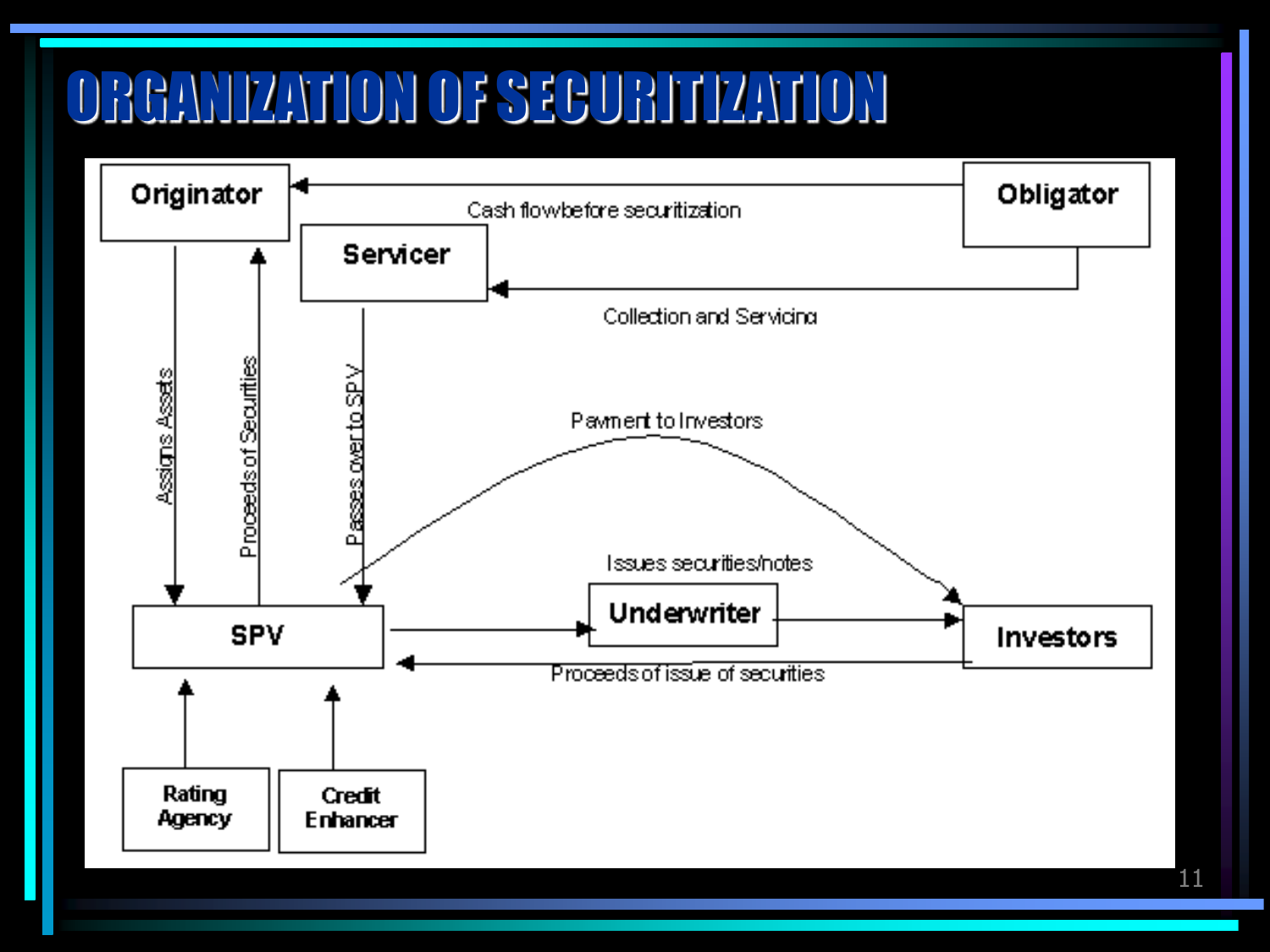# WHY SECURITIZATION

**Benefits to originator**

**Replinishable and consistent source of funding Lower cost Ability to sell assets readily at profit More efficient use of capital Alternative investor base – institutional and retail Risk management by risk transfers Matching of assets and liabilities Escapes tax based on interest**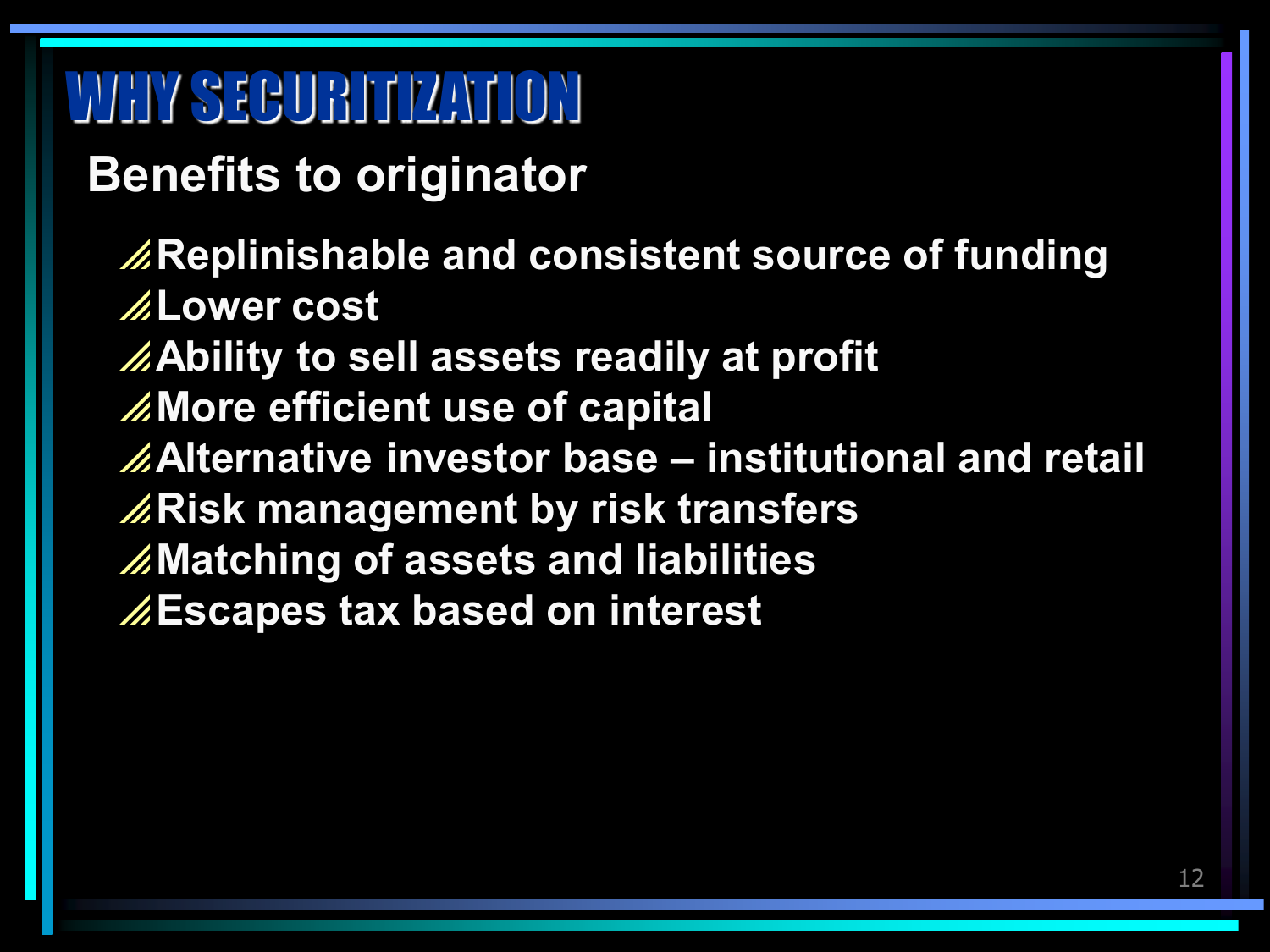# WHY SECURITIZATION **contd…**

#### **Benefits of investors**

**AHigh yields on rated securities Liquidity Enhanced diversification Potential trading profits Better risk-return alignment**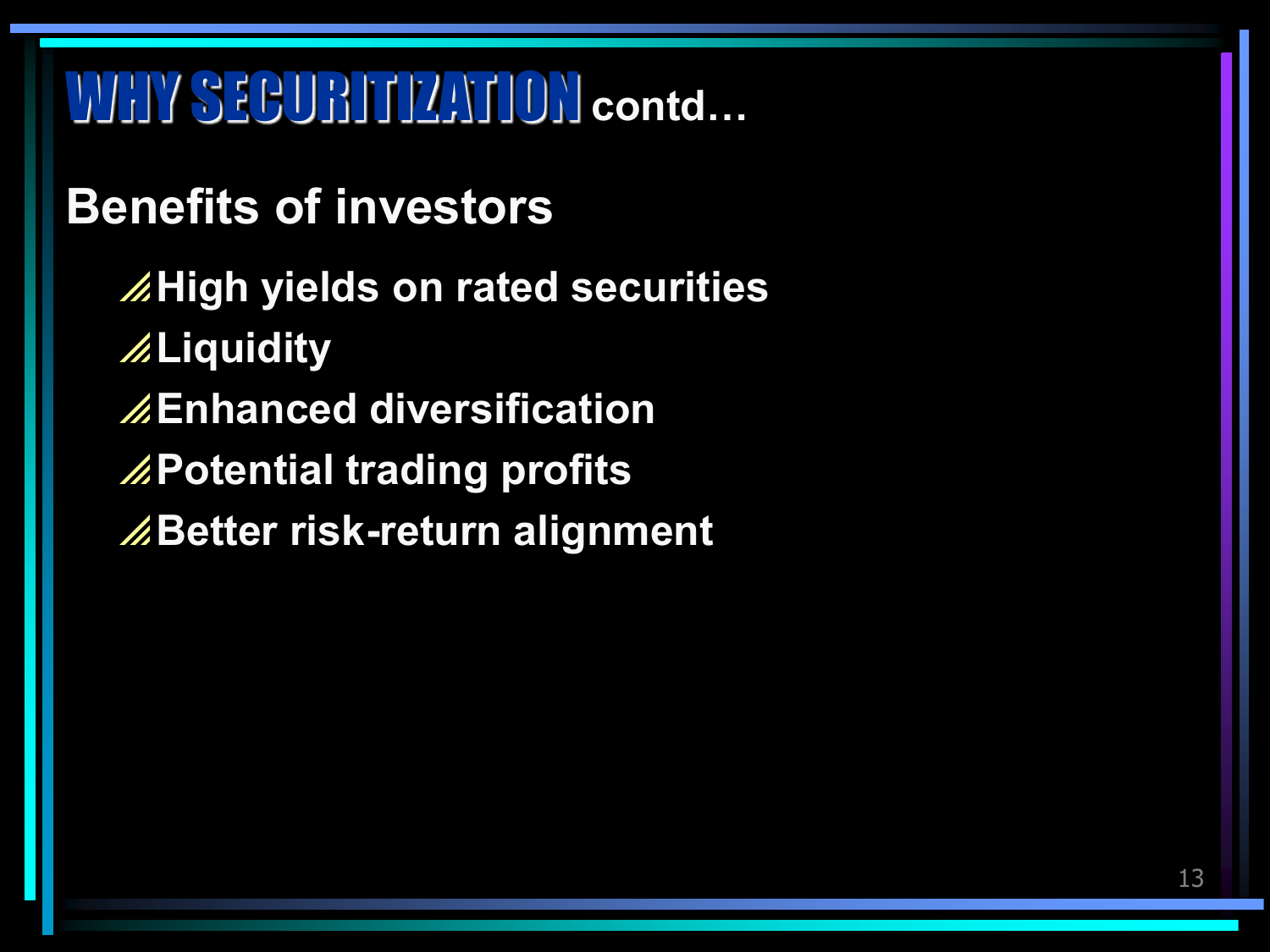# WHY SECURITIZATION **contd…**

**Benefits to capital market/investment banks**

**Z**New product line **Continuous flow of originations and fees Trading volumes and profits Potential for innovation and market expansion**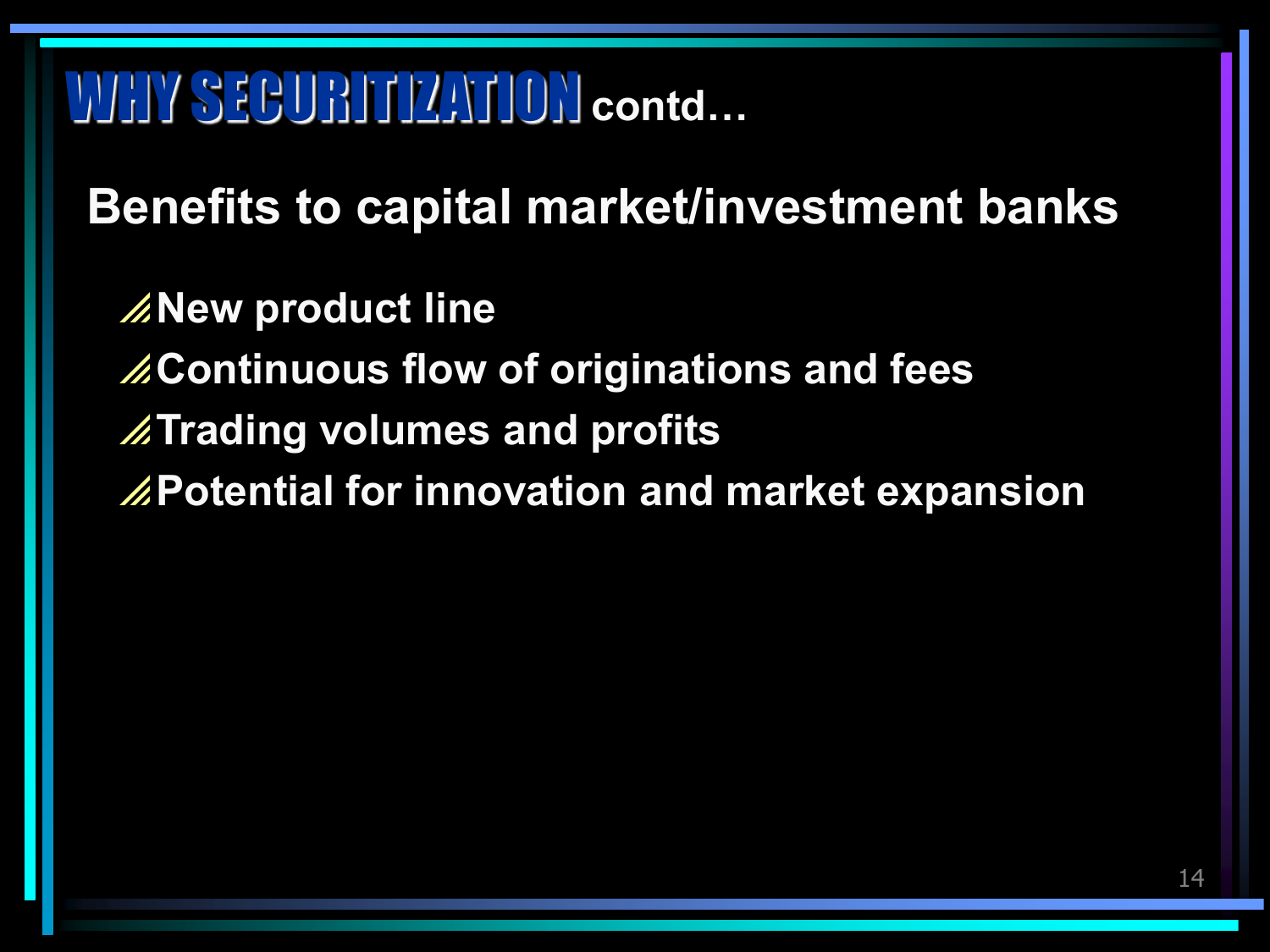# SECURITIZABLE ASSETS AND ISSUERS

#### **Assets that can be securitized**

- **Existing assets in the form of long term receivables**
- **Existing assets in the form of short term receivables**
- **Existing physical assets in the nature of current assets**
- **Existing physical assets in the nature of fixed assets Future receivables**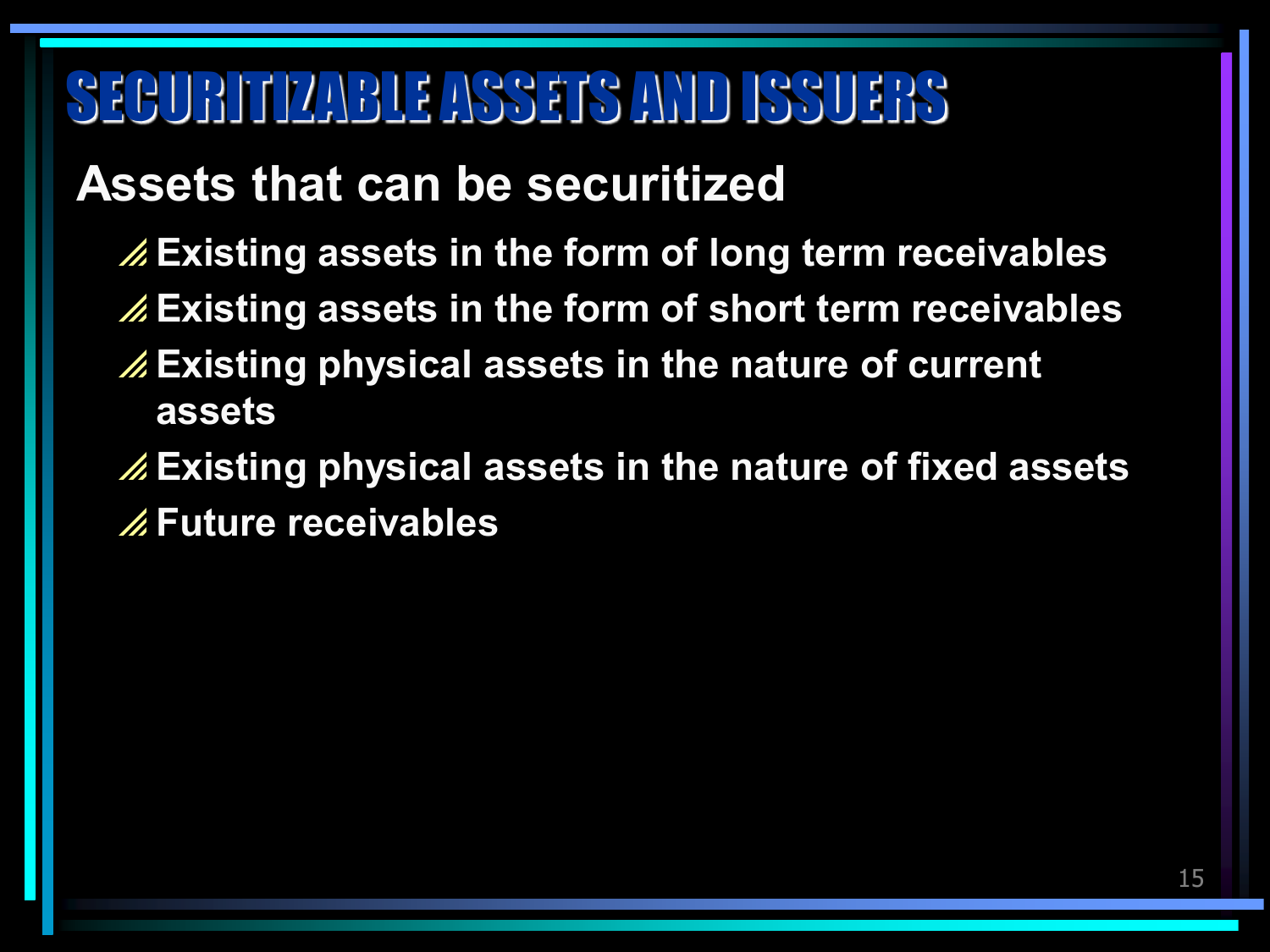# SECURITIZABLE ASSETS AND ISSUERS **contd...**

#### **Qualifications**

#### **Reasonable predictability of the cash flows**

- **Standardized contracts**
- **Diversified assets**
- **Legal possibility of assignment**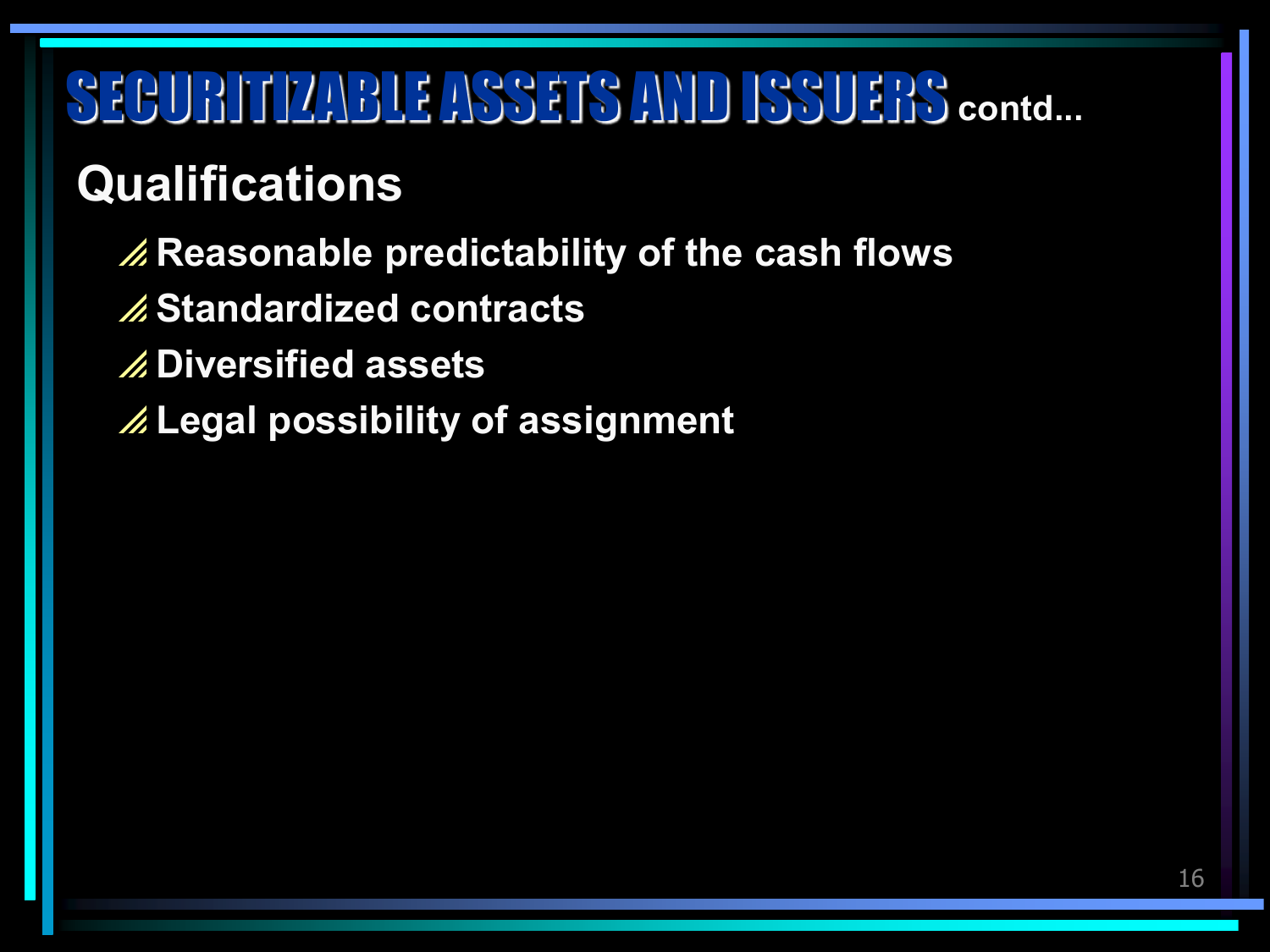# SECURITIZABLE ASSETS AND ISSUERS **contd…**

#### **Typical Issuers of Securitization**

**Mortgage financiers, including housing finance companies Banks and other finance companies Leasing companies Credit card companies Insurance companies Public utility agencies Aviation companies Governments**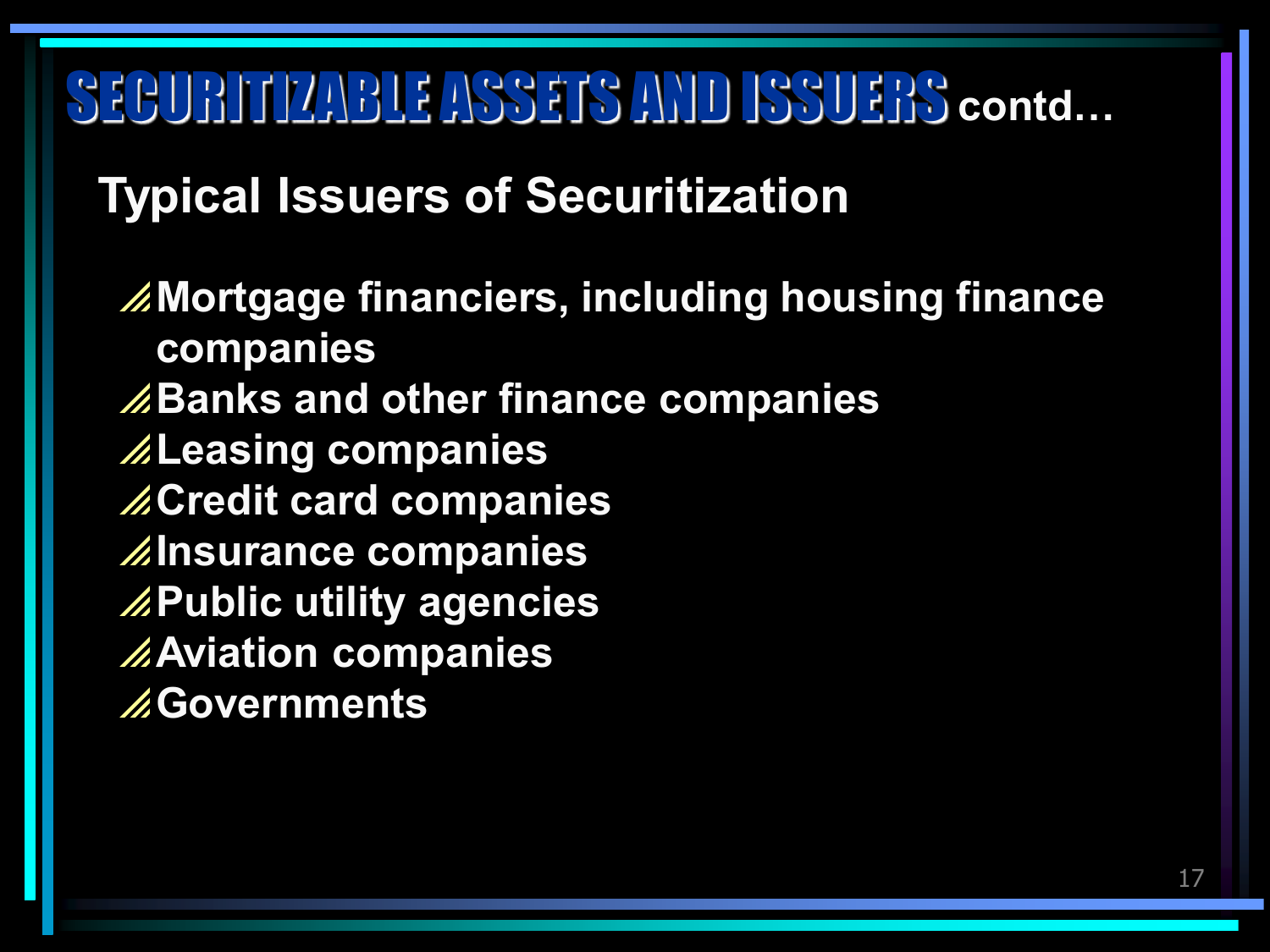# SECURITIZABLE ASSETS AND ISSUERS **contd…**

**Investors of Securitized Issues**

**Banks and insurance companies Investment companies Government agencies Z.Corporations AHigh net-worth individuals**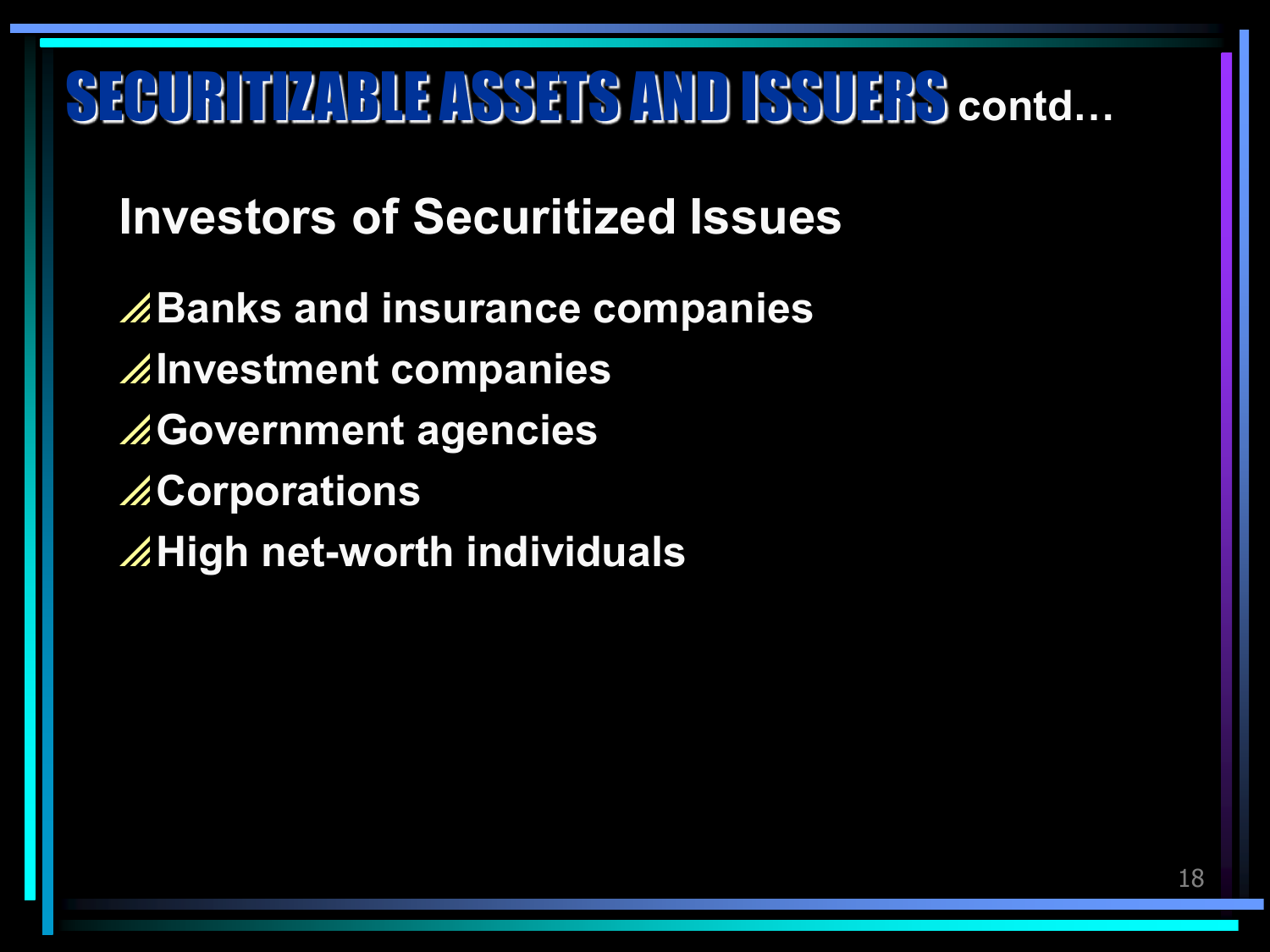# STRUCTURING

**Standardized contracts Grading of risk Database of historic statistics Standardization of applicable laws Standardization of servicer quality Reliable supply of quality credit enhancers Computers to handle complexity of analysis Basic requirements for securitization Two steps to effective structuring Receivable analysis Credit Enhancement**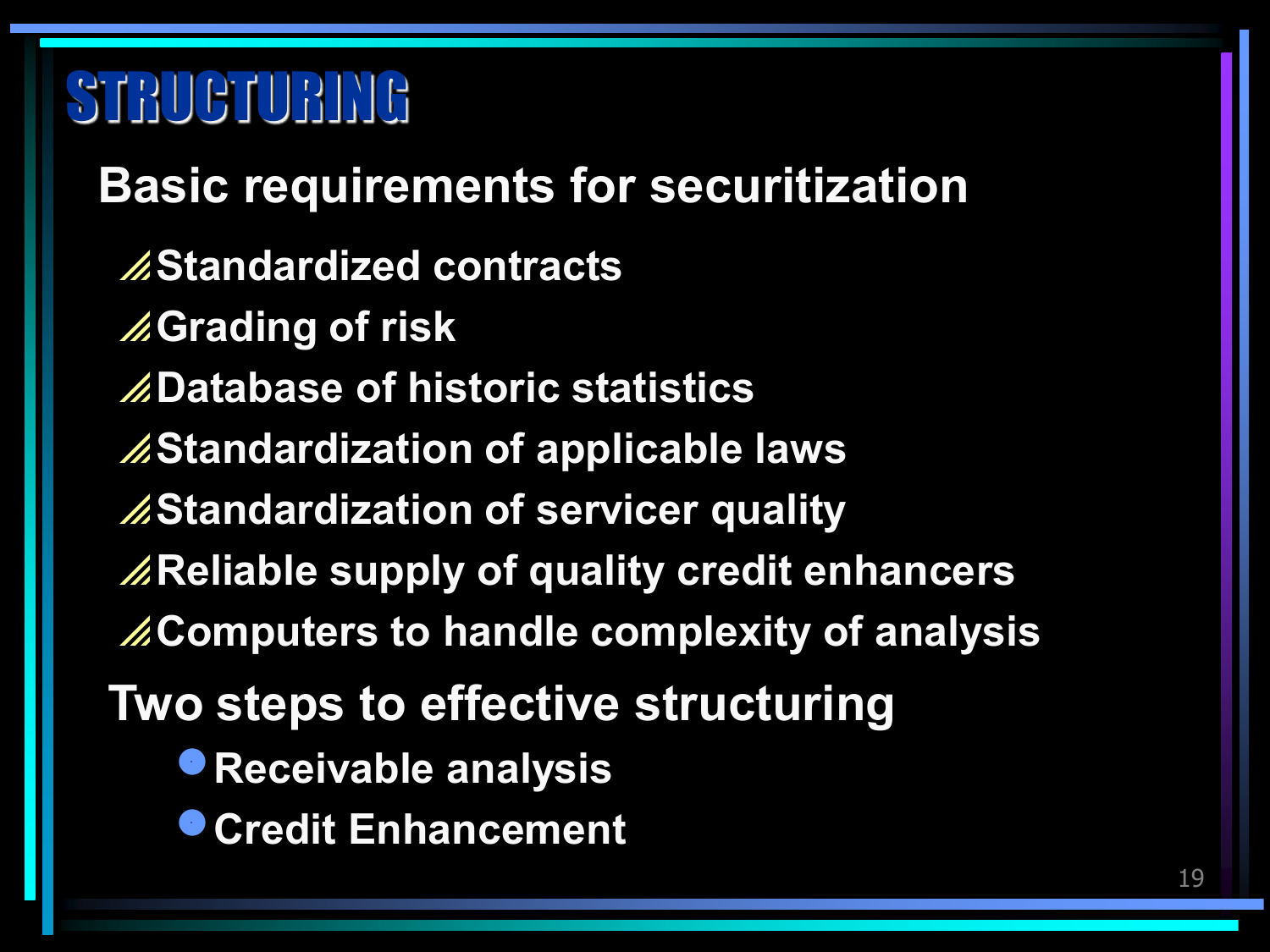# STRUCTURING **contd…**

#### **Receivable Analysis**

#### **Identifying assets to be securitized and valuing their quality.**

- **origination and terms of the loans.**
- **representation and warranties concerning compliance with lending laws and the characteristics of the pool sold.**
- **<u><b>** maximum original loans maturity, minimum</u> **interest rate.**
- **payment history, maximum number of days any receivable is delinquent.**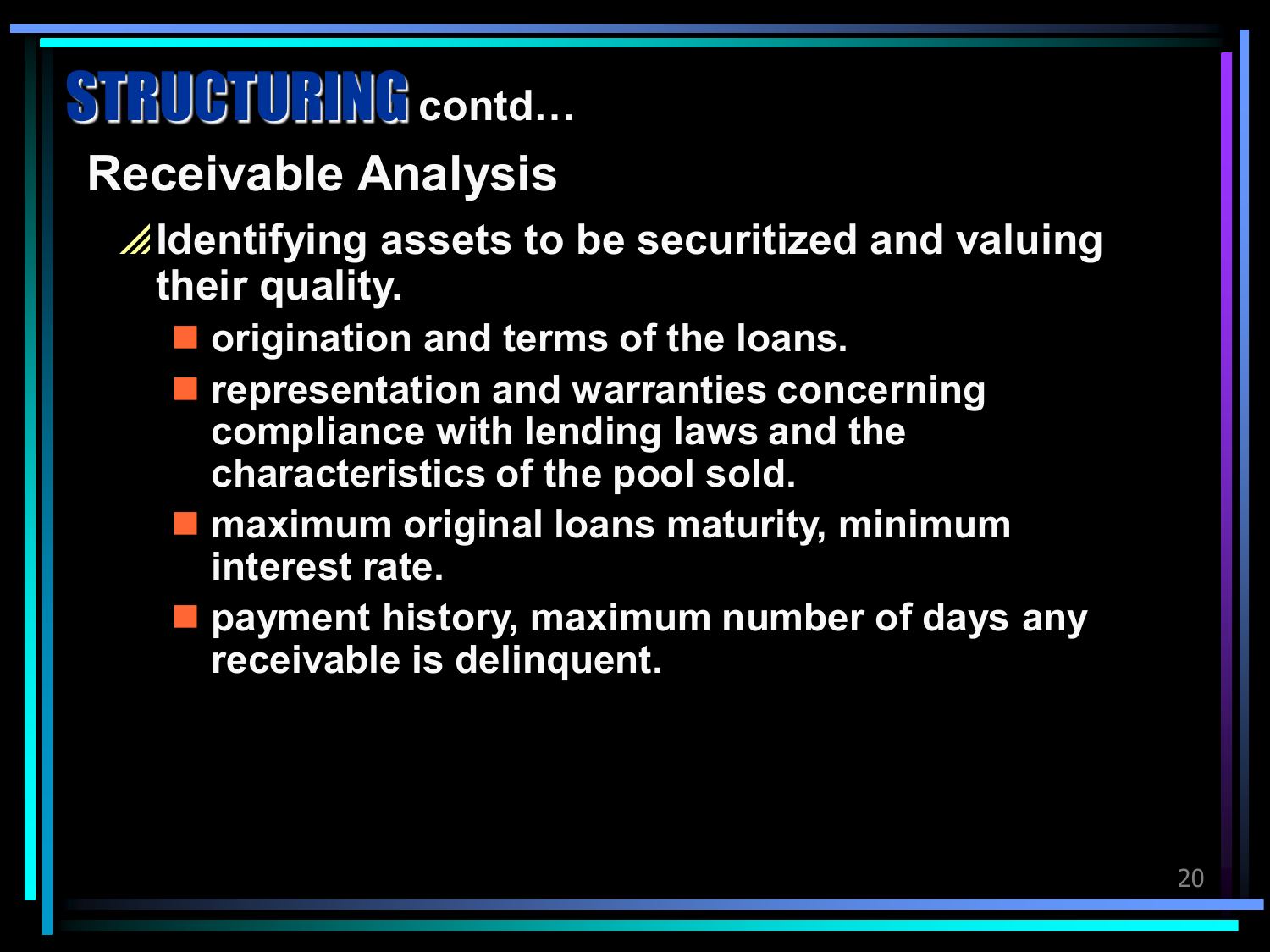# STRUCTURING contd...

#### **Receivable Analysis contd…**

- **The interest on the receivables must be adequate to cover the investor coupon, servicing fee, trustee fee and any other expenses for which the issuer is liable**
- **Identifying the types of the receivables that dictate security structure**
	- **Installment Contracts**
	- **Revolving Line of Credit**

**Analysis of the seller's collection performance**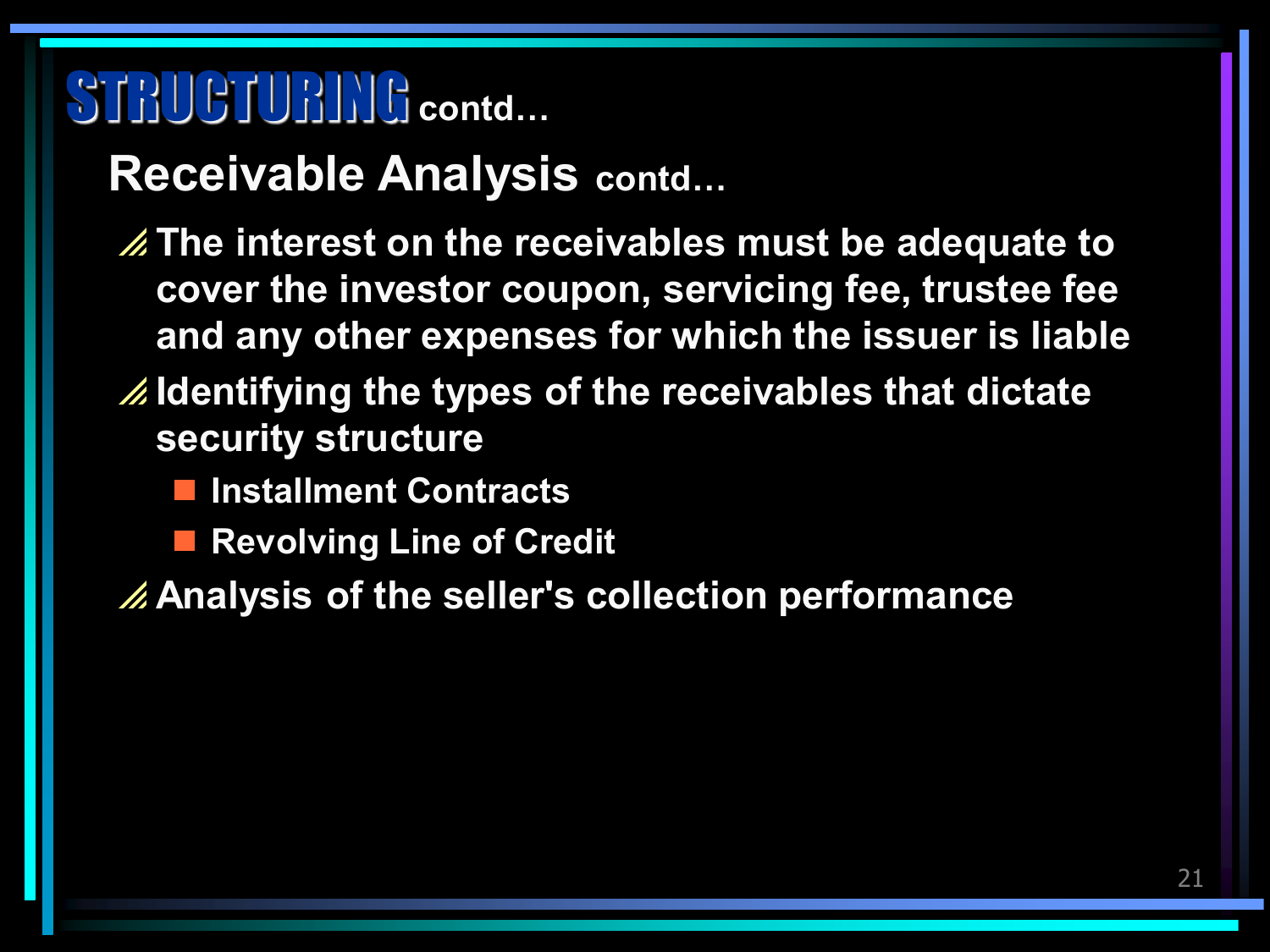# STRUCTURING contd...

#### **Credit enhancement**

- **Credit quality is the prime reason of popularity of asset-backed security (ABS) in the developed world and hence credit enhancement is considered as the single most important issue in any ABS.**
- **Issues for designing an effective and adequate credit enhancement scheme:**
	- **cash flow pattern of the receivables**
	- **representation of sellers own portfolio of receivables**
	- **geographic composition of the borrowers**
	- **borrower profile**
	- **loan size**
	- **original loan term**
	- **loan coupon**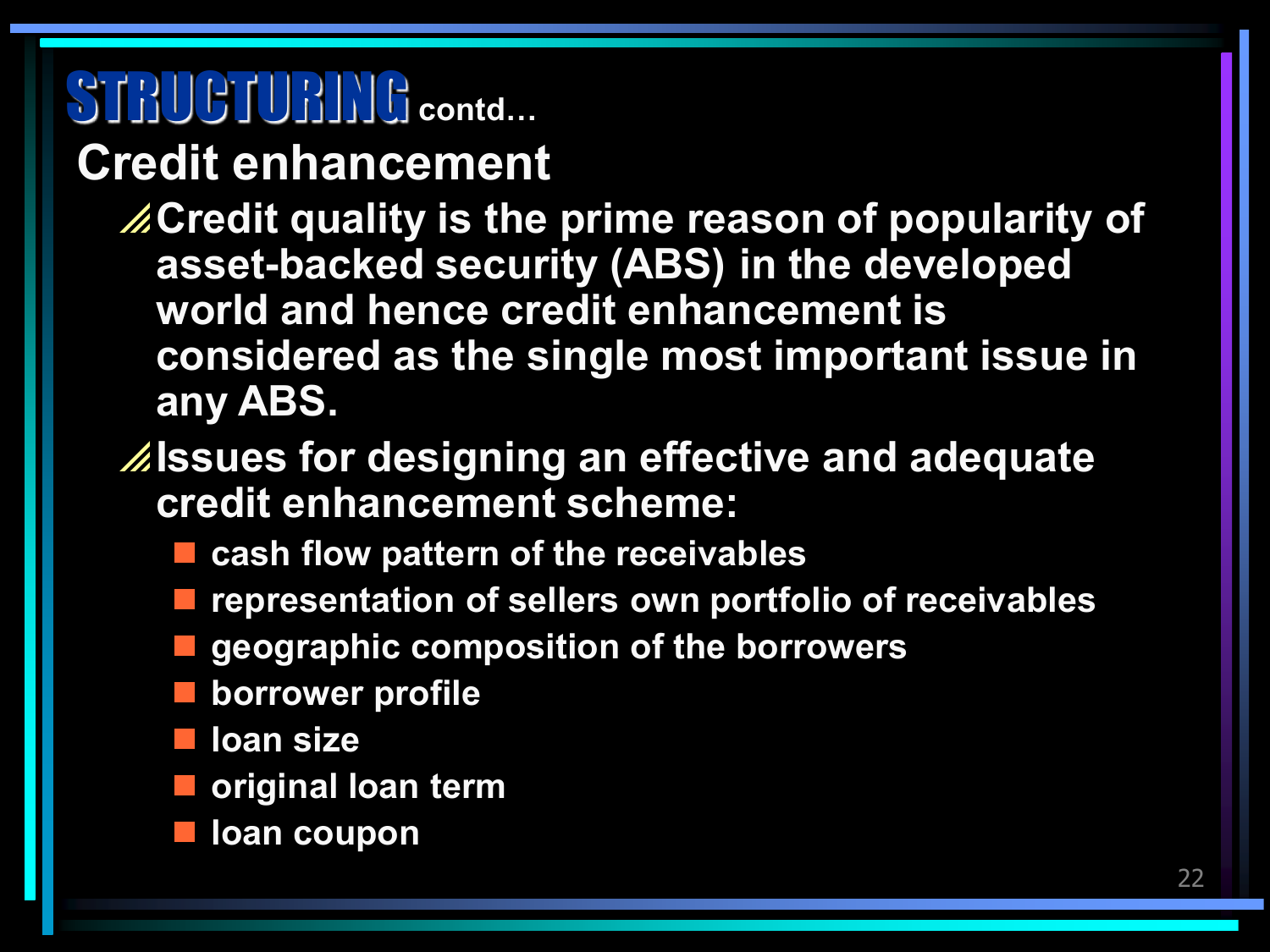# CREDIT ENHANCEMENT MECHANISM

**Yield Spread Letter of Credit Subordination Guarantee Recourse**  *A***Reserve Fund Overcollateralization**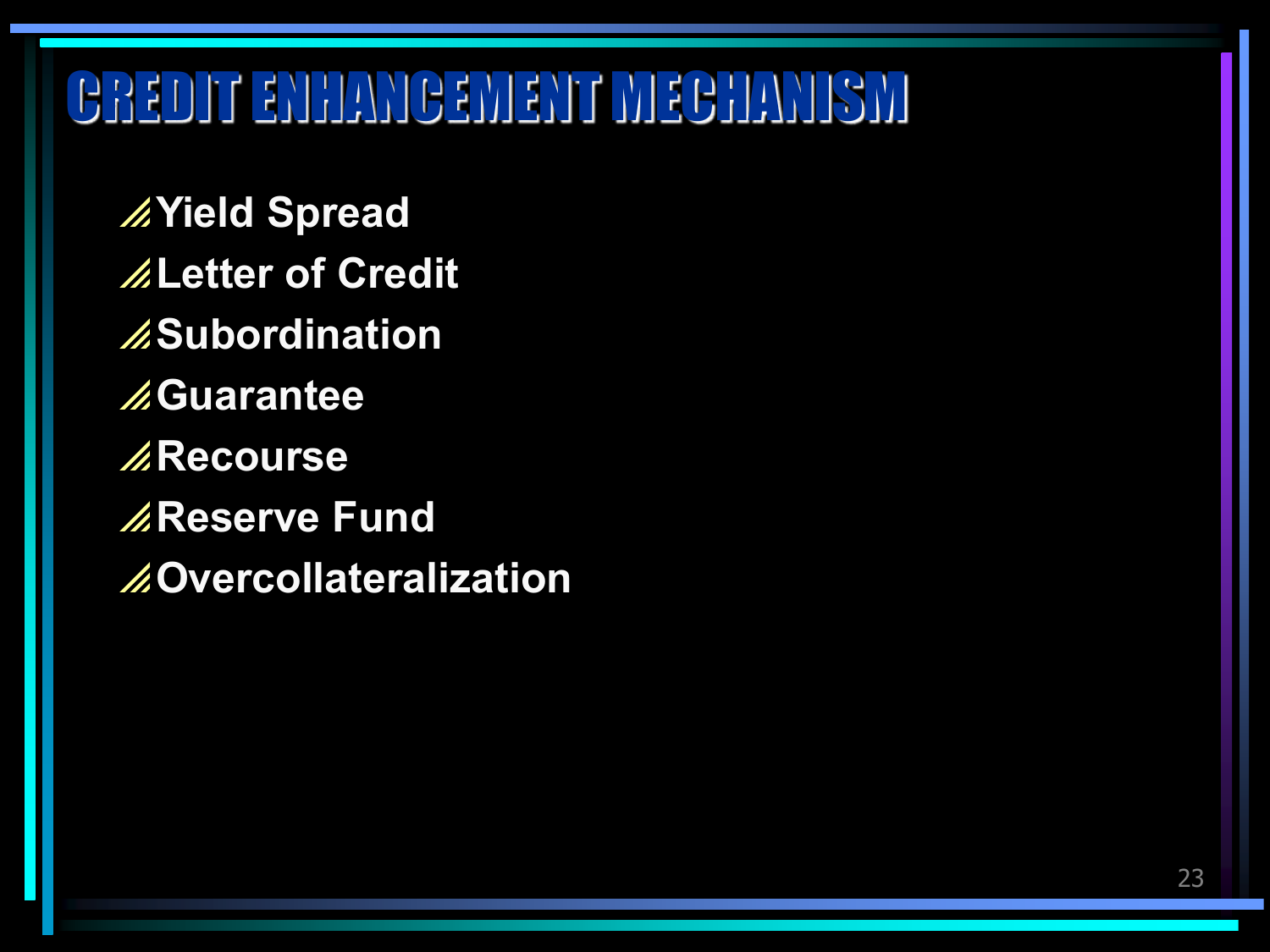# STRUCTURES OF SECURITIZATION

#### **Pass-through structure**

**Payments on the receivables are directly passed through the SPV Trust to the holders of the pass-through certificates without any reconfiguration of the cash flows.**

- **The pass-through certificates represent undivided ownership interests in the receivables pooled.**
- **Usually the structure is preferred when the SPV Trust is a tax-exempt entity.**
- *A***Result into creation of erratic cash flows.**
- **ASingle maturity**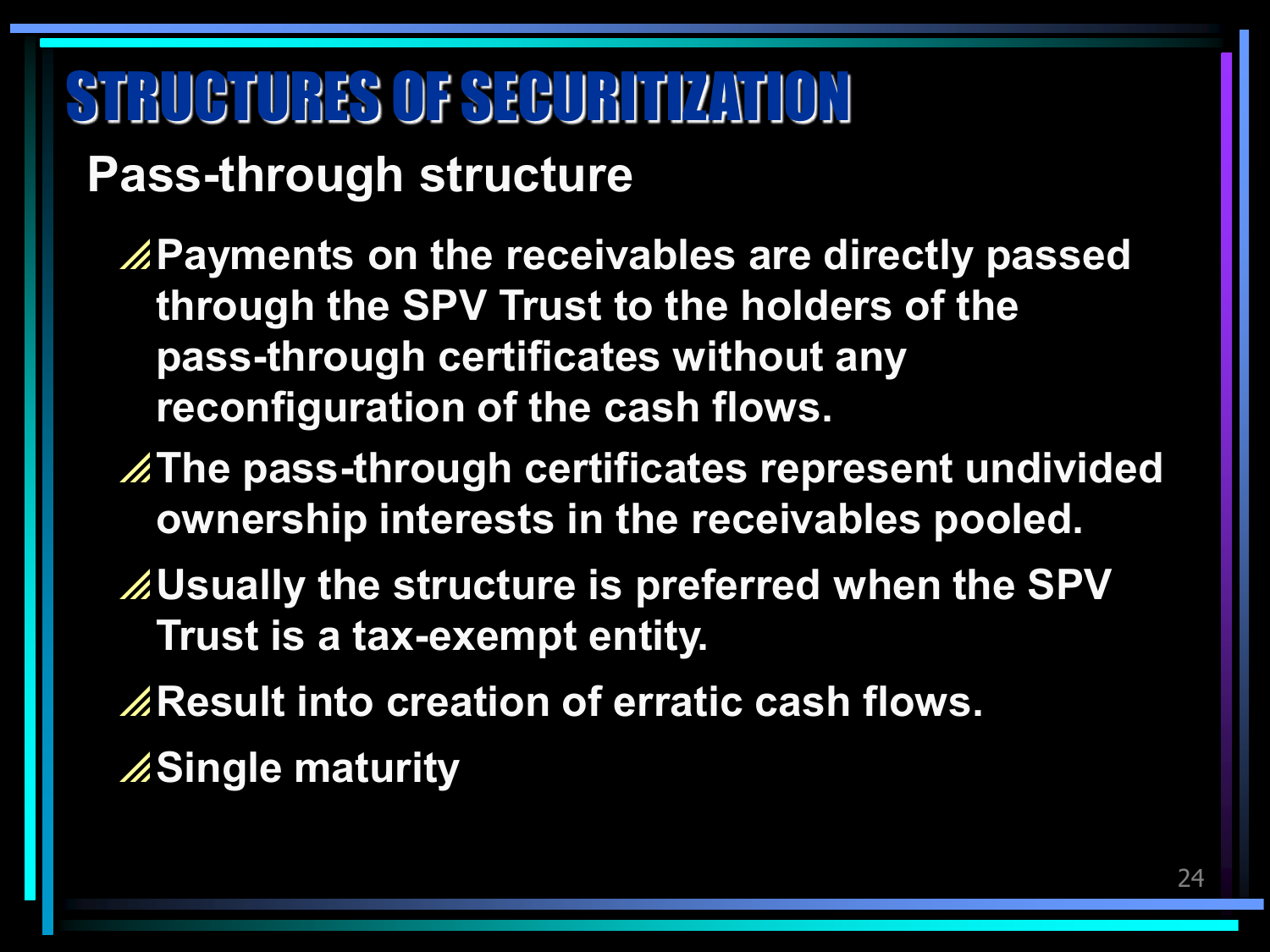#### **Typical Pass-Through Structure**

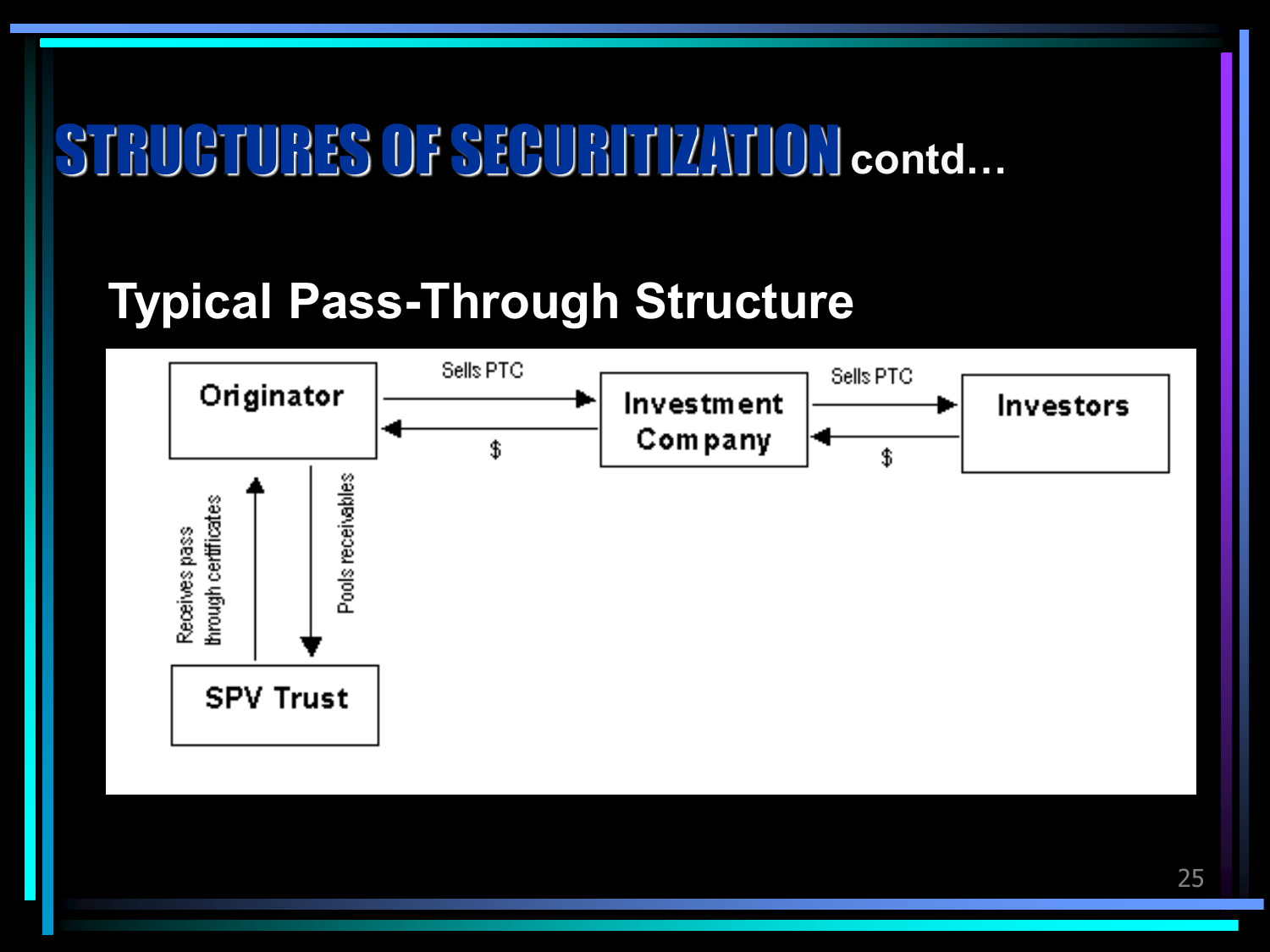#### **Pass-Through payment stream**

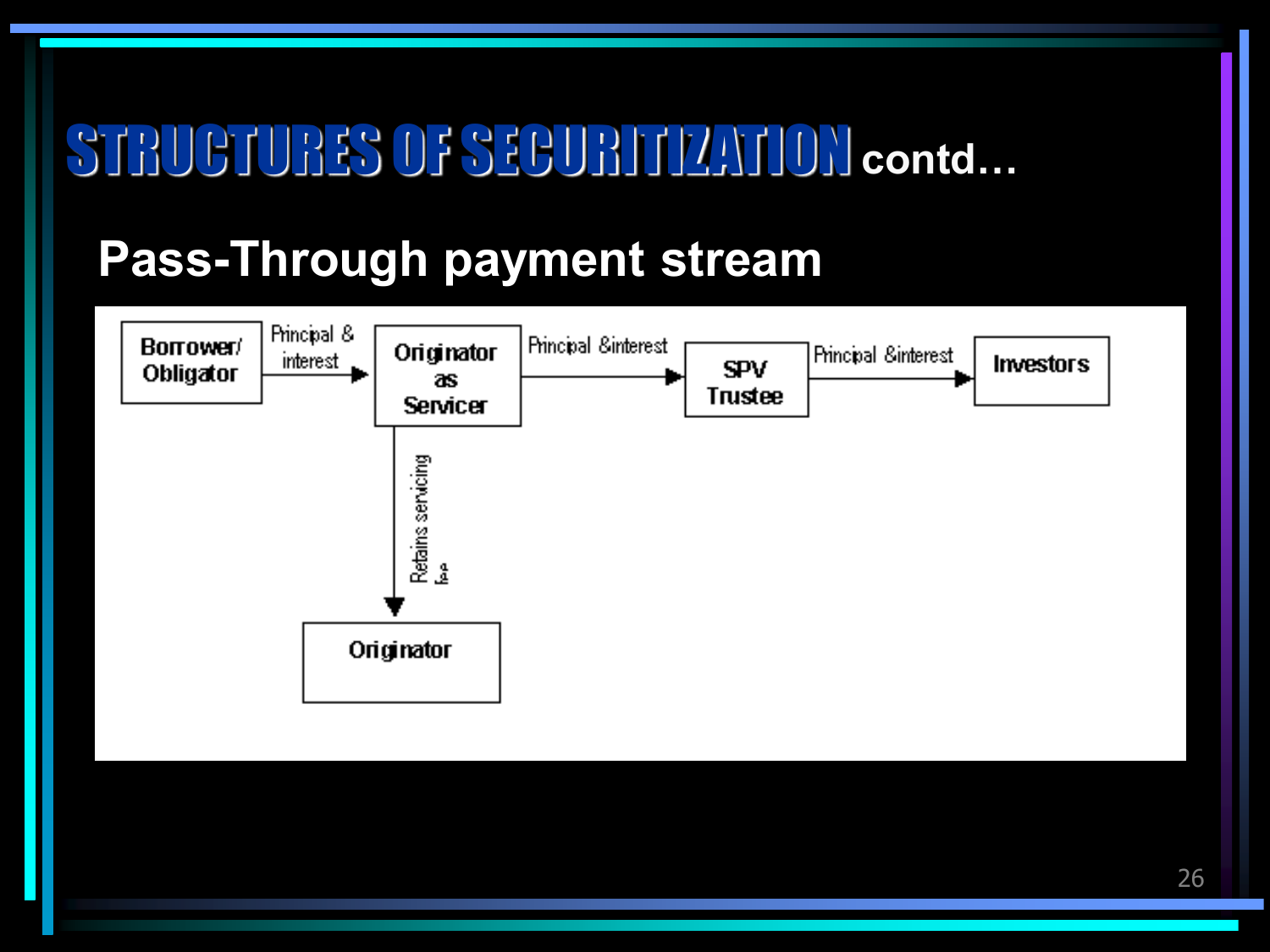#### **Pay-through structure**

- **Securities are structured in the form of debt of the issuer, rather than the ownership interests.**
- **EXPermits the issuer to restructure or reconfigure receivables' cash flows.**
- **ZThe SPV reinvests the surpluses in other securities (specified or guaranteed).**
- **Offer a range of investment maturities to interested investors, which are structured to qualify as debt under law.**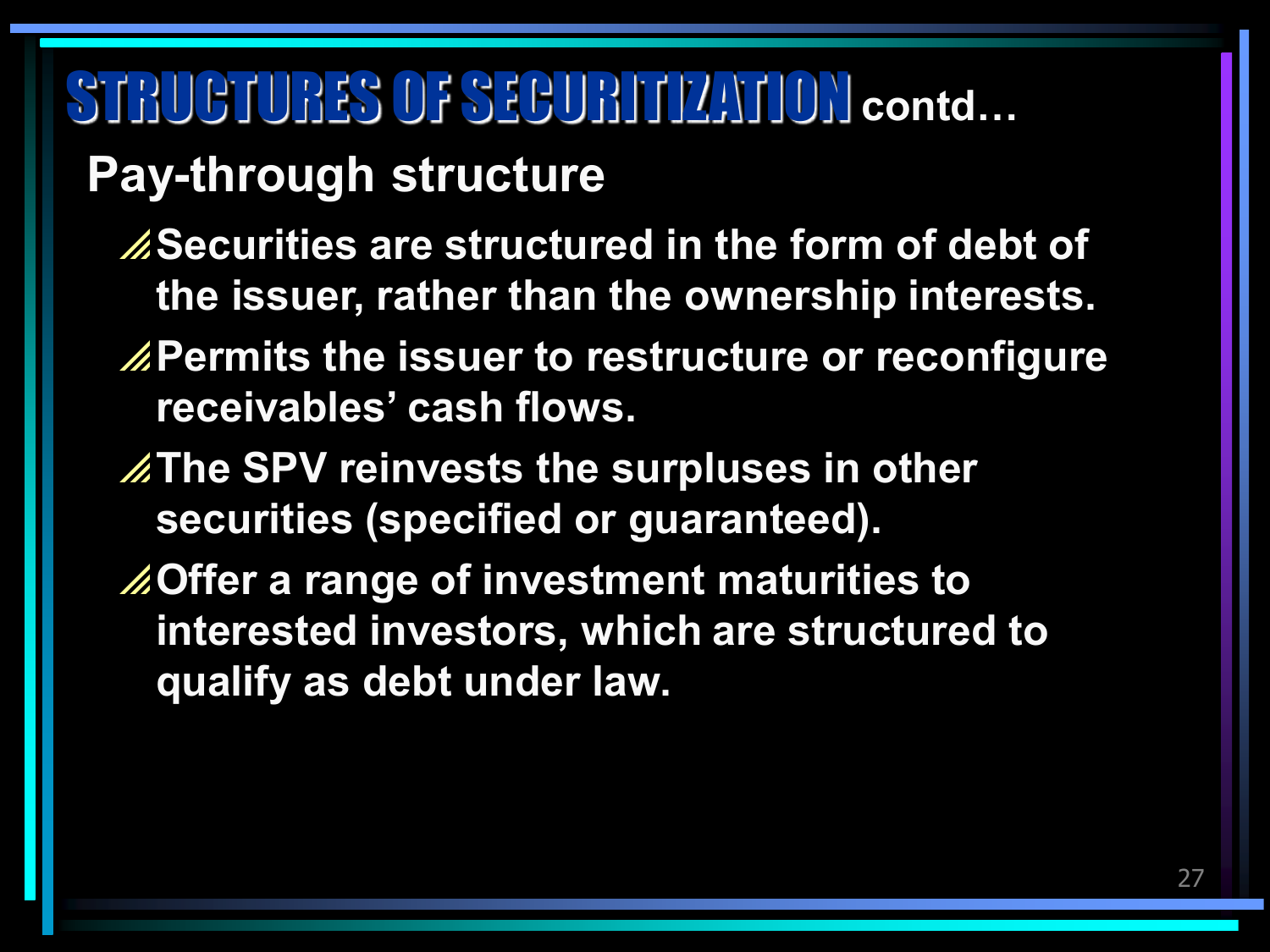# **Pay-through structure** contd… STRUCTURES OF SECURITIZATION **contd…**

- **Permits the SPV to play the yield curve to permit the lowest possible weighted average coupon.**
- **Economic differences are created between the receivables collateral and the debt securities; difference may include: payment frequencies, optional call provisions on the debt securities, maturity, interest schedules, etc.**
- **Usually the structure is preferred when the SPV is taxable.**
- **Since interest paid by an issuer of debt securities is fully tax-deductible, SPV are able to minimize taxation.**
- **Cash flows are stable.**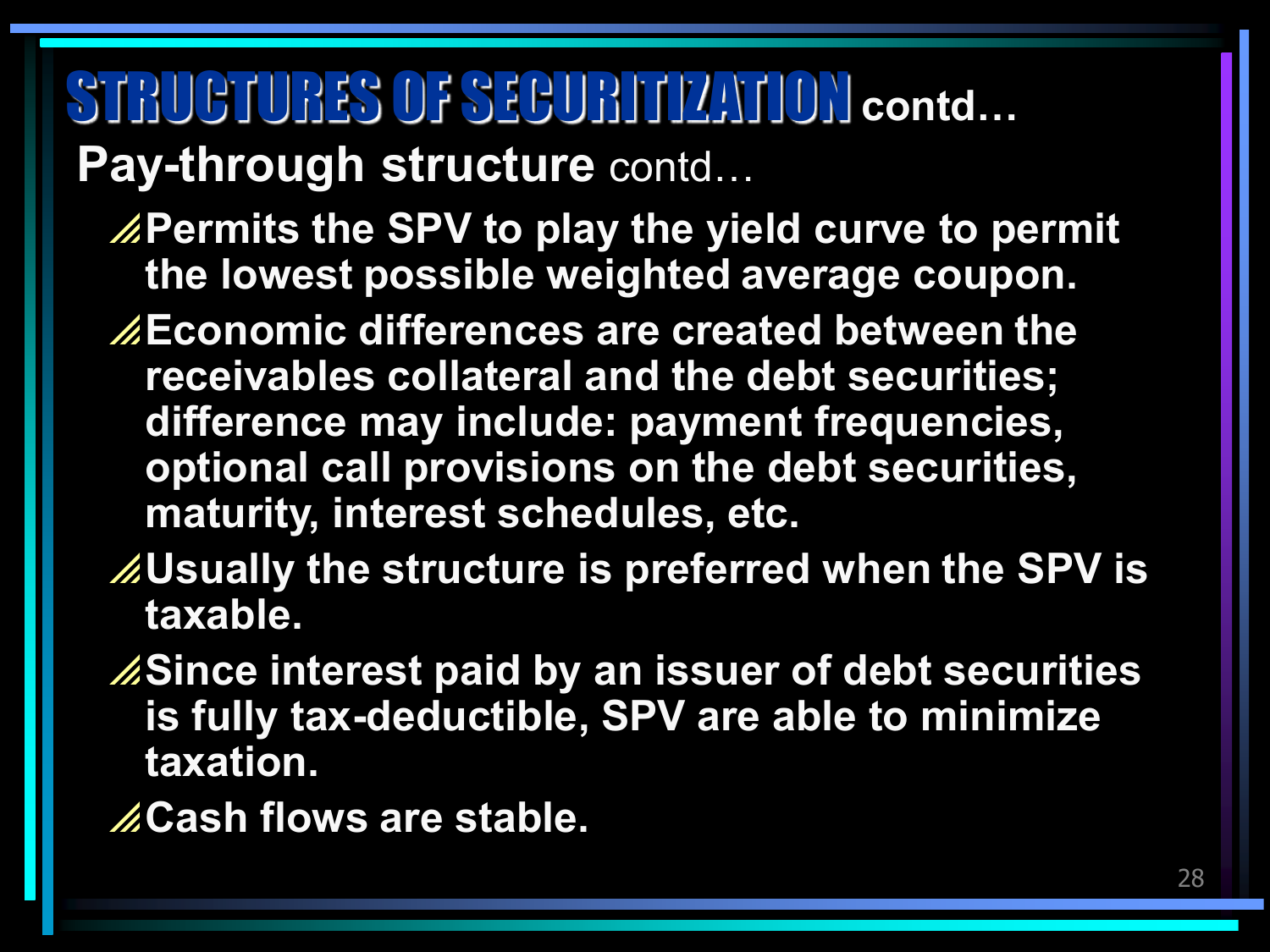#### **Typical Pay-Through Structure**

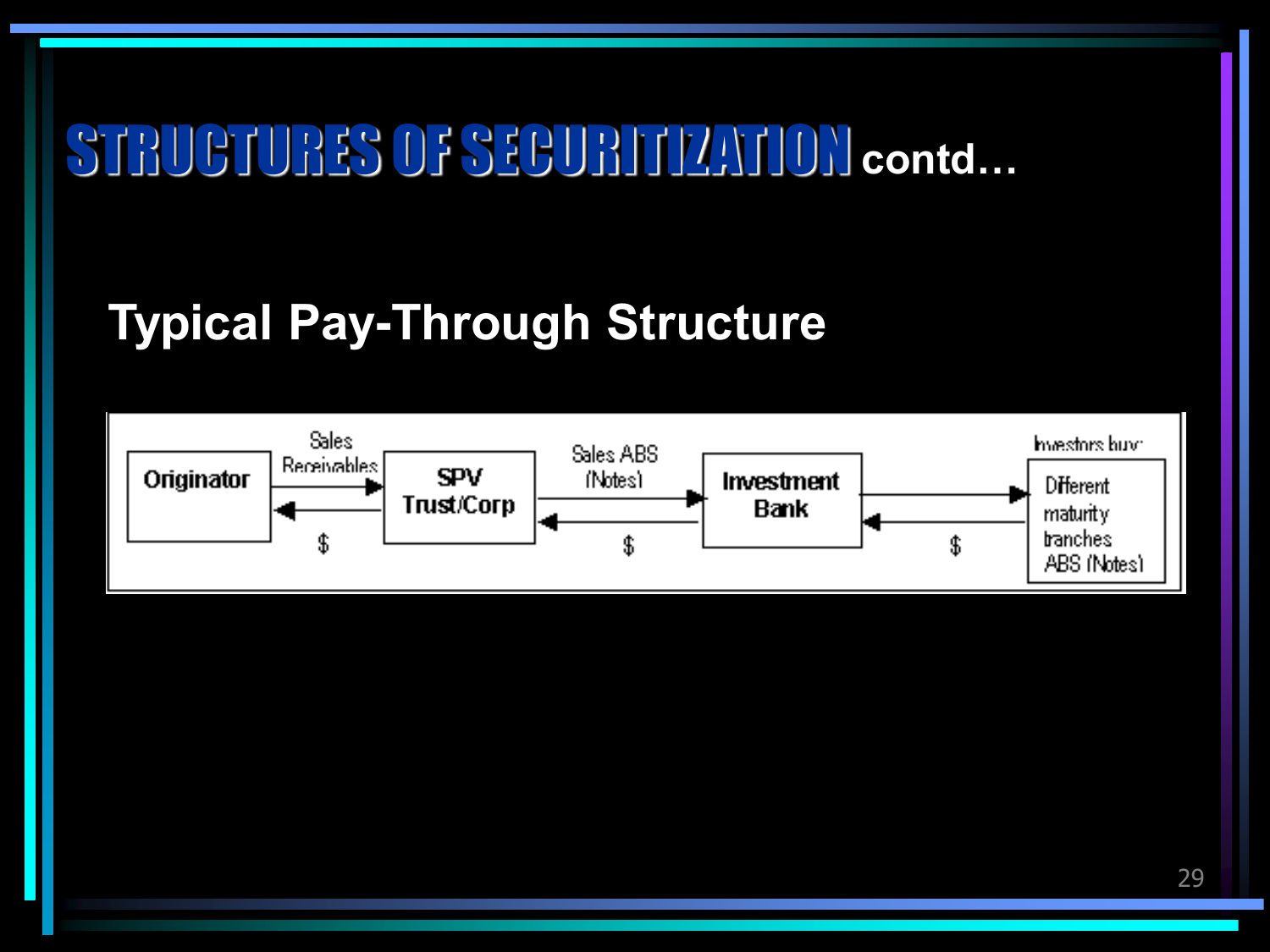# SECURITIZATION VS. BORROWING

| Securitization                                                              | Borrowing                                                                                                      |
|-----------------------------------------------------------------------------|----------------------------------------------------------------------------------------------------------------|
| Securitized instruments are liquid                                          | Loans are illiquid                                                                                             |
| Originator transfers/sales its assets                                       | Originator assumes normal monetary<br>obligation                                                               |
| Market determines the value of the<br>assets (the collateral)               | Collateral valuation is subjective and<br>periodic                                                             |
| Third parties – rating agencies and<br>enhancers - assess risk              | <b>Originator assess risk</b>                                                                                  |
| Originator transfers its claims against<br>debtors                          | No connection with the debtor of the<br>originator                                                             |
| Originator's operating costs low                                            | Originator's operating costs highs                                                                             |
| Investors do not suffer from the<br>bankruptcy of the originator            | Investors may suffer from the<br>bankruptcy state of the originator                                            |
| Investors may suffer a loss in case of<br>default of the original borrowers | Investors do not suffer as their claim<br>is against the originator not on the<br>performance of the borrowers |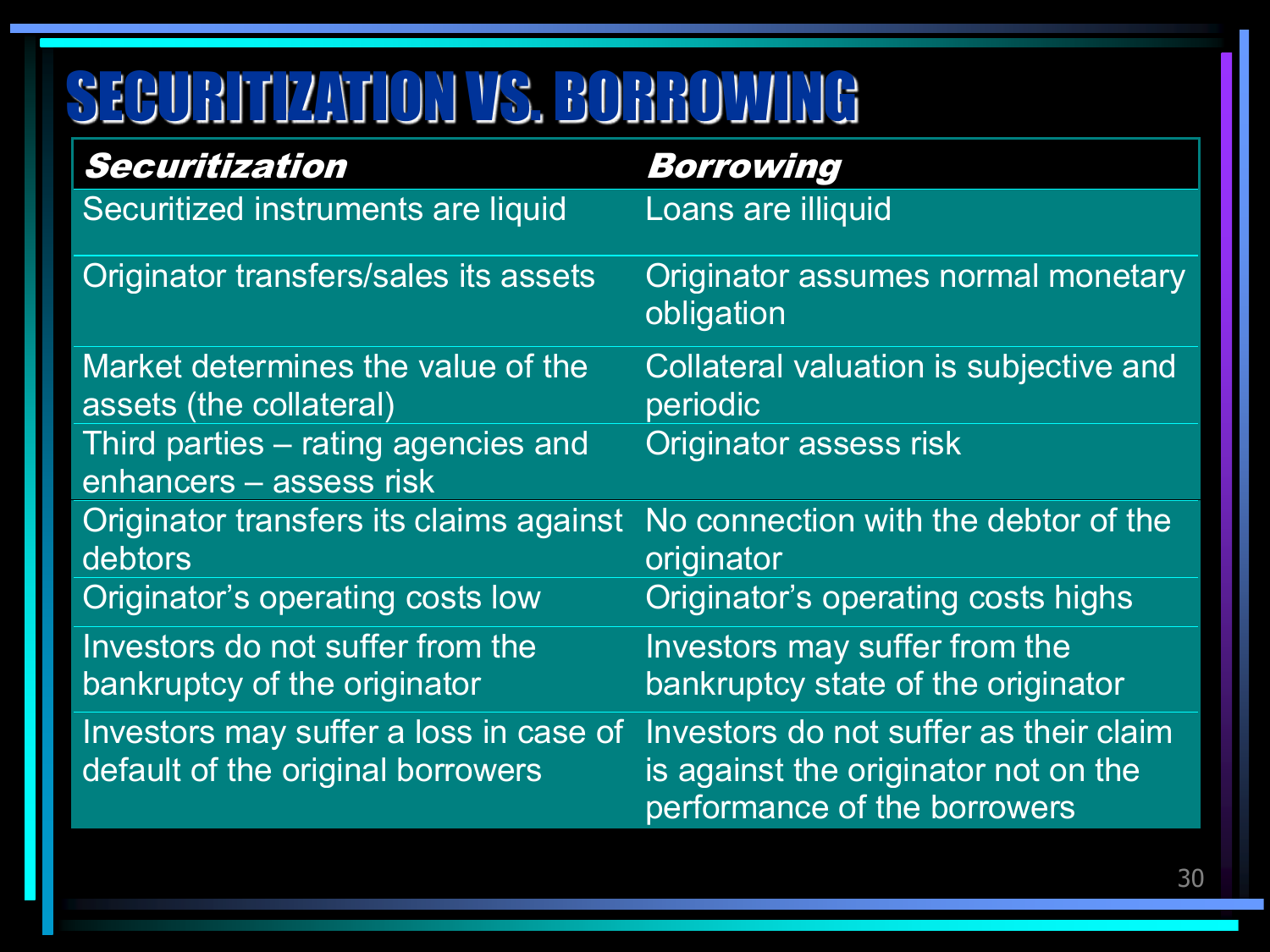# MAJOR LEGAL CONCERNS

#### **Transfer of Assets**

**The principal legal concern for securitization pertains to the characterization of the transfer of assets to the SPV Trust as 'True Sale'.**

**'True Sale' attempts to cause such transfers to eliminate the ability of the originator to call on the transferred assets in its own bankruptcy.**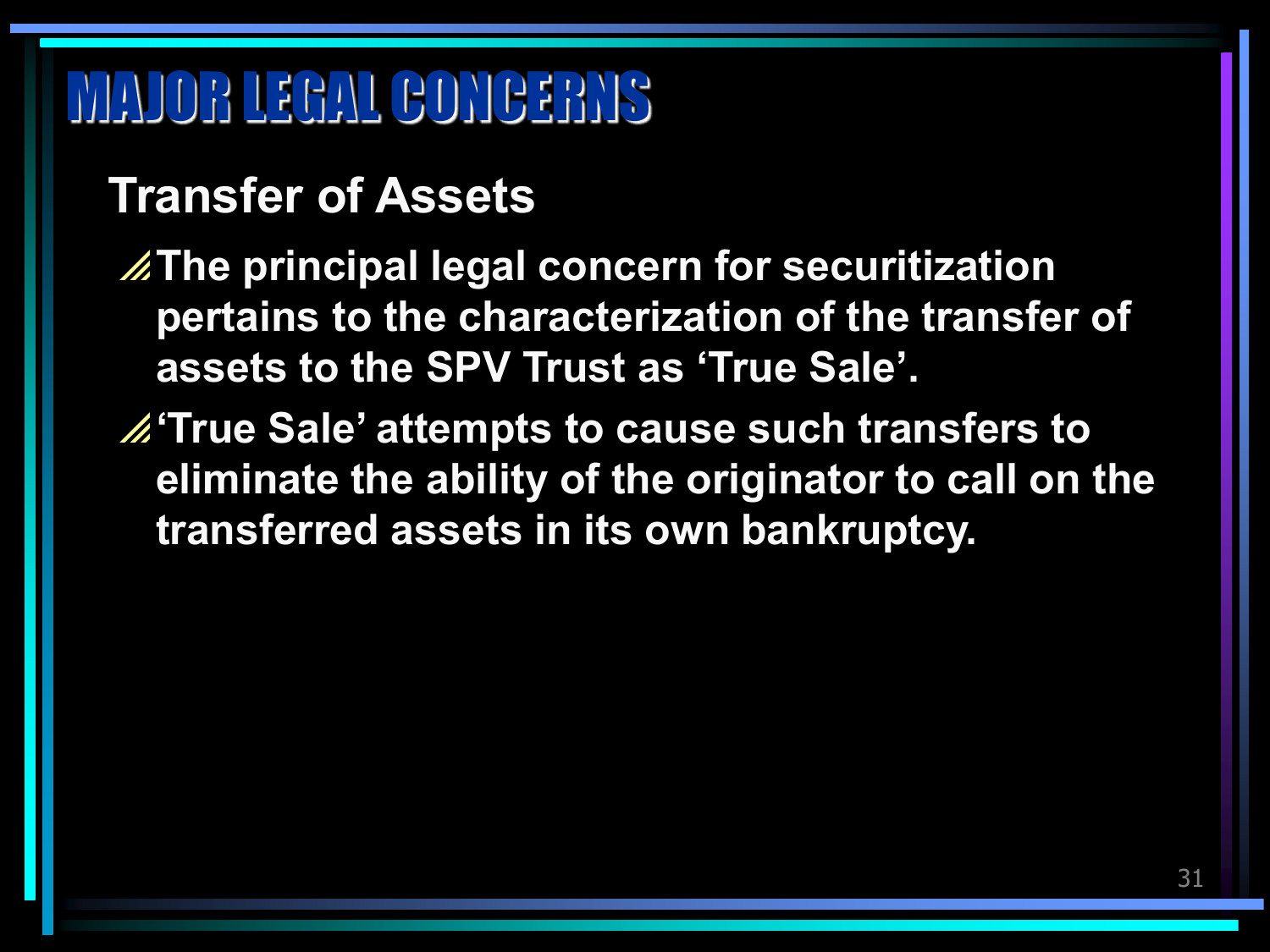#### **Recourse to the Originator**

**Absolute recourse to the originator may hamper the 'True Sale' nature of the transfers.**

**Transfer with 'recourse for collectibility' may be accepted as true sale by the bankruptcy court.**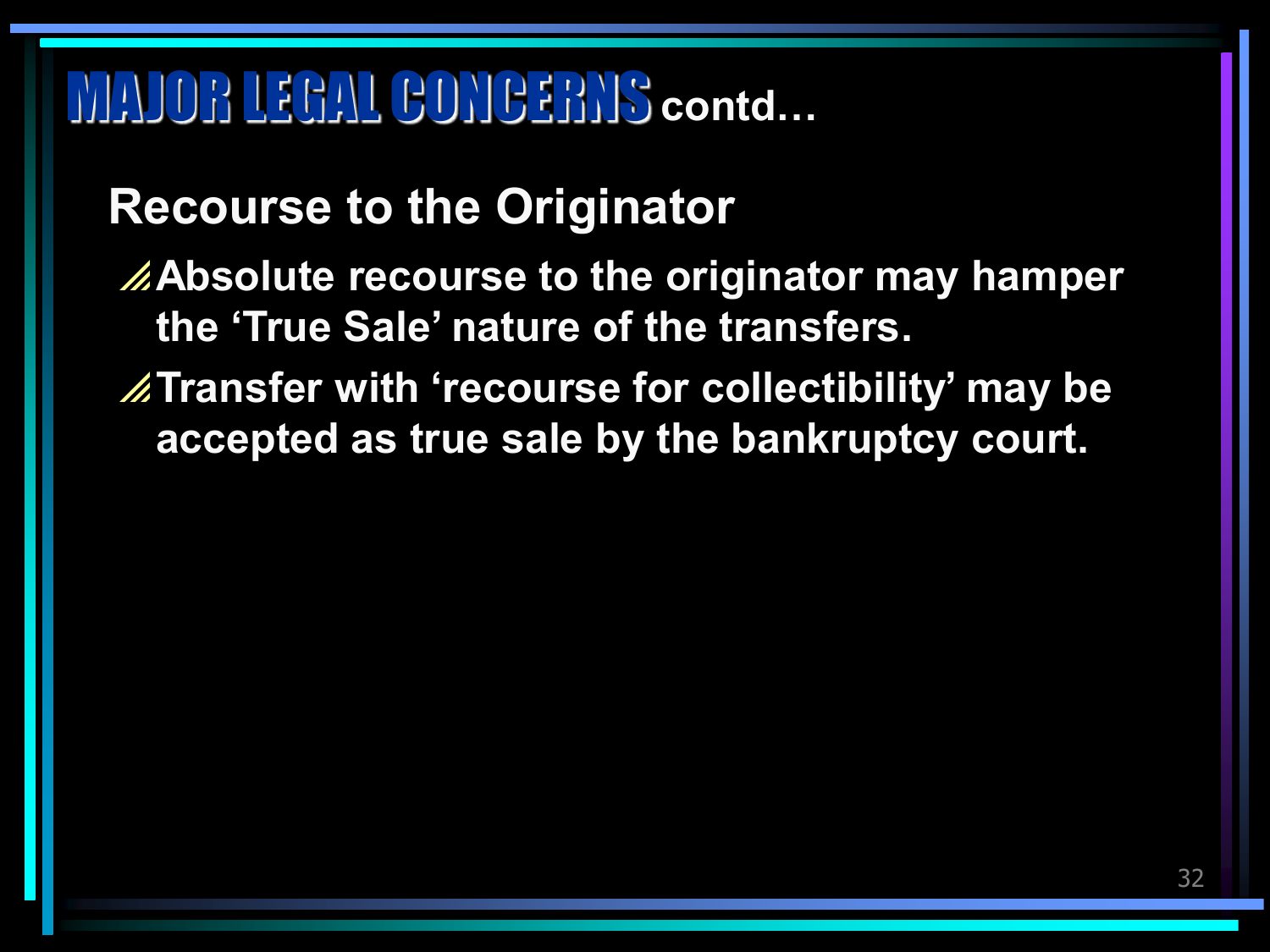Recourse to the Originator **contd…**

**In a sale with recourse for collectibility:**

- the buyer's return is tied directly to the payment **terms of the underlying asset;**
- **upon liquidation, the buyer's interest in proceeds is not limited to the investment plus a predetermined rate of return that is unrelated to the underlying assets;**
- only the buyer's interest, not the seller's, is **affected by post purchase changes in the asset's market value; and**
- **normally, the seller would not have a right to substitute the asset purchased with a new asset.**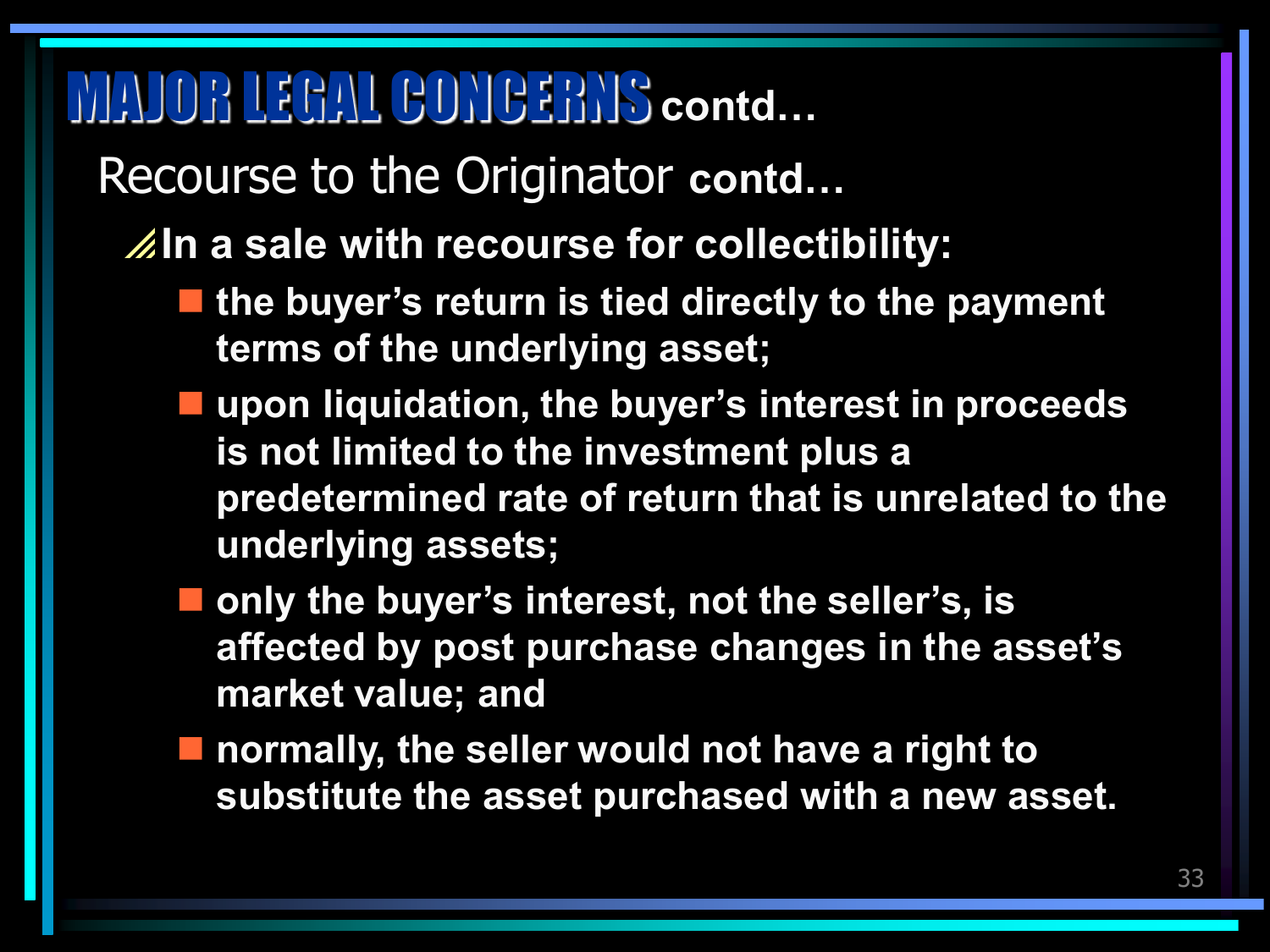Recourse to the Originator **contd…**

**Transfer with 'economic recourse' may not be adjudged as sale, where recourse for the buyer's return was fixed, calculated in advance, at a rate unrelated to the payment terms of the underlying asset.**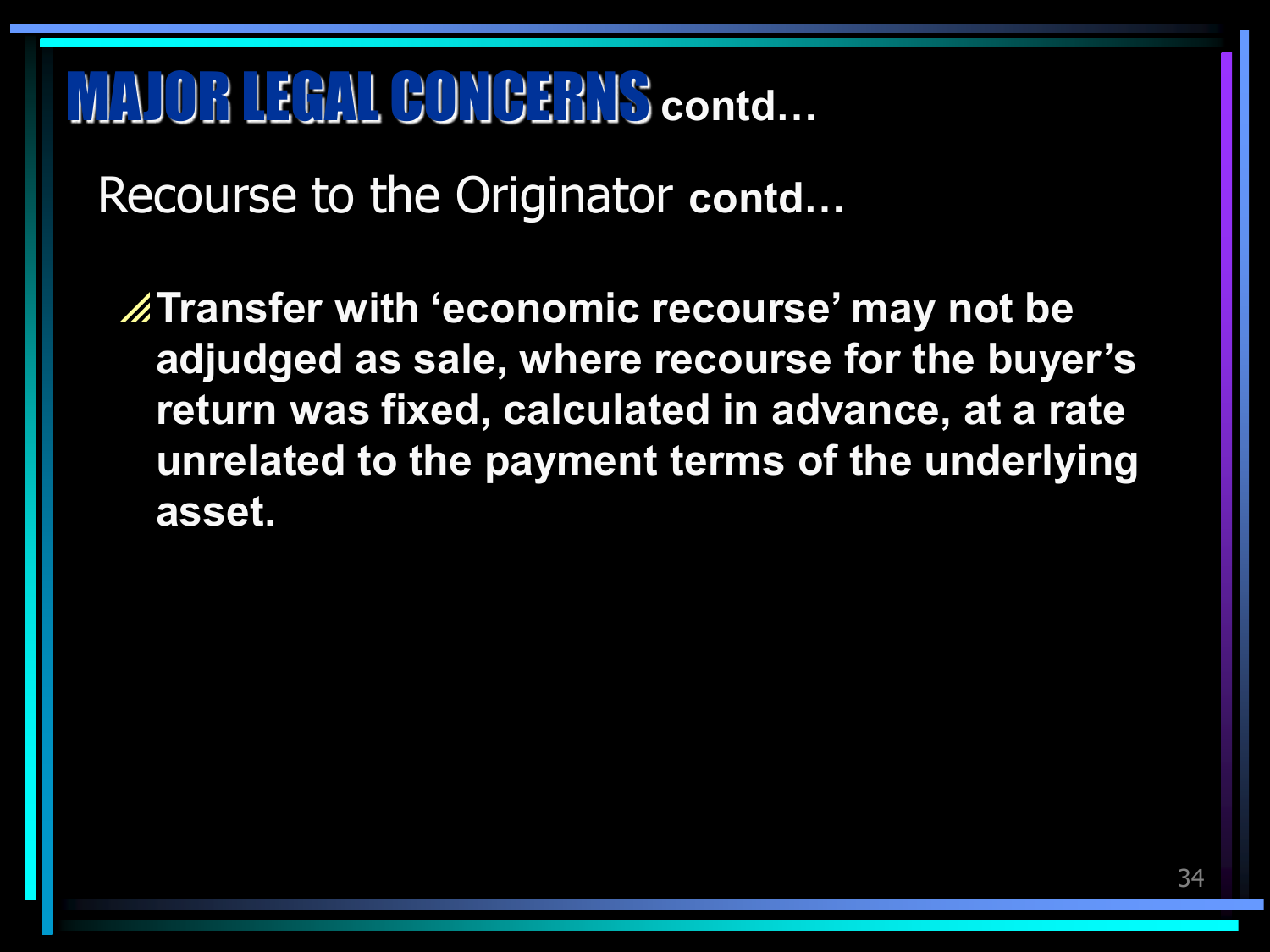#### **Bankruptcy-remoteness of SPV**

**Restrictions on objects and power Debt limitations Independent directors/trustee Z**No merger or acquisition etc. **Separateness covenants**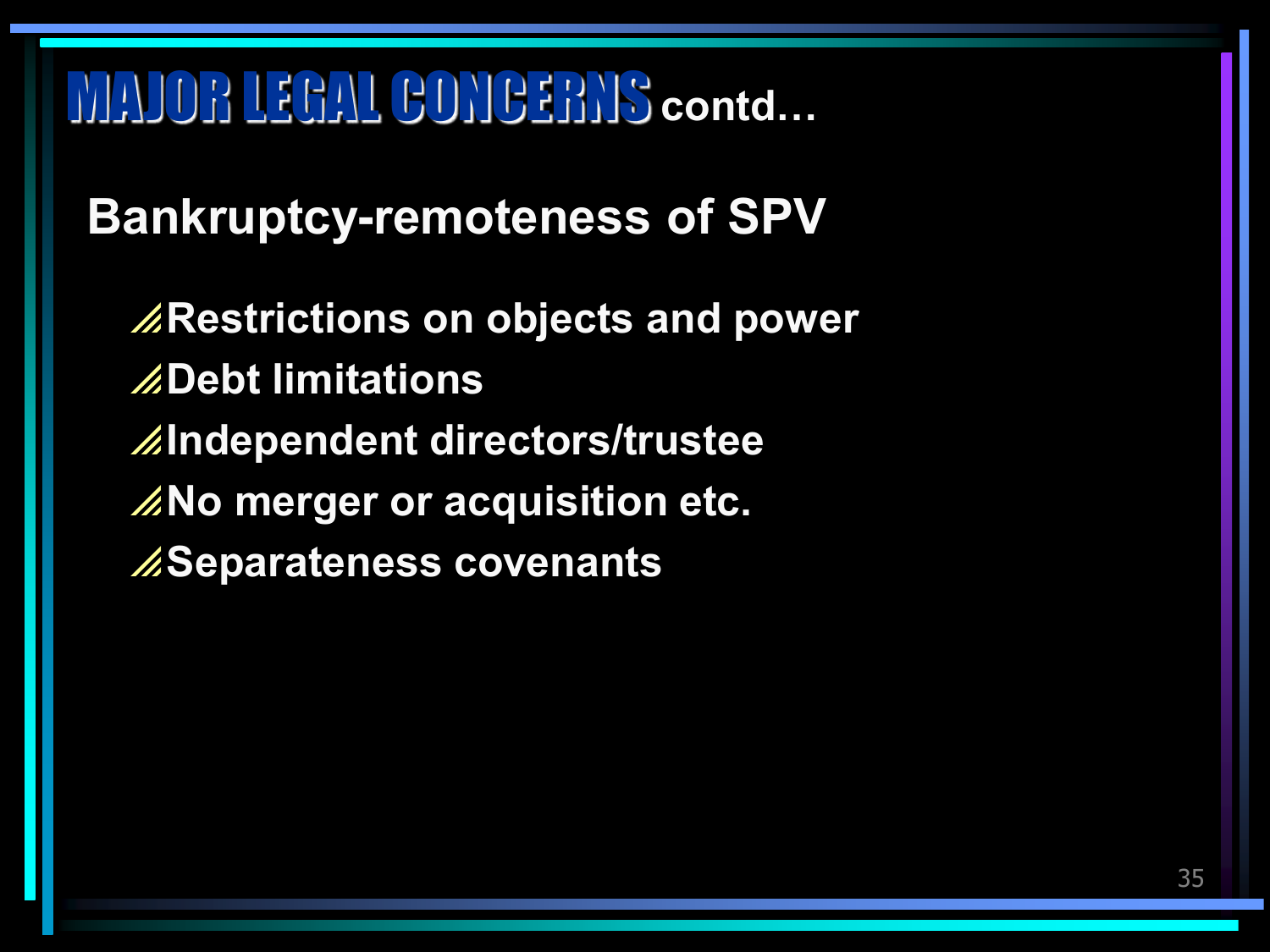#### **Bankruptcy-remoteness of SPV** contd…

#### **Separateness covenants**

- **maintain books and records separate from any other entity**
- $\blacksquare$  maintain its accounts separate from any other **entity**
- not commingle assets with those of any other **entity**
- **conduct business in its own name**
- **pay its own liabilities out of its own funds**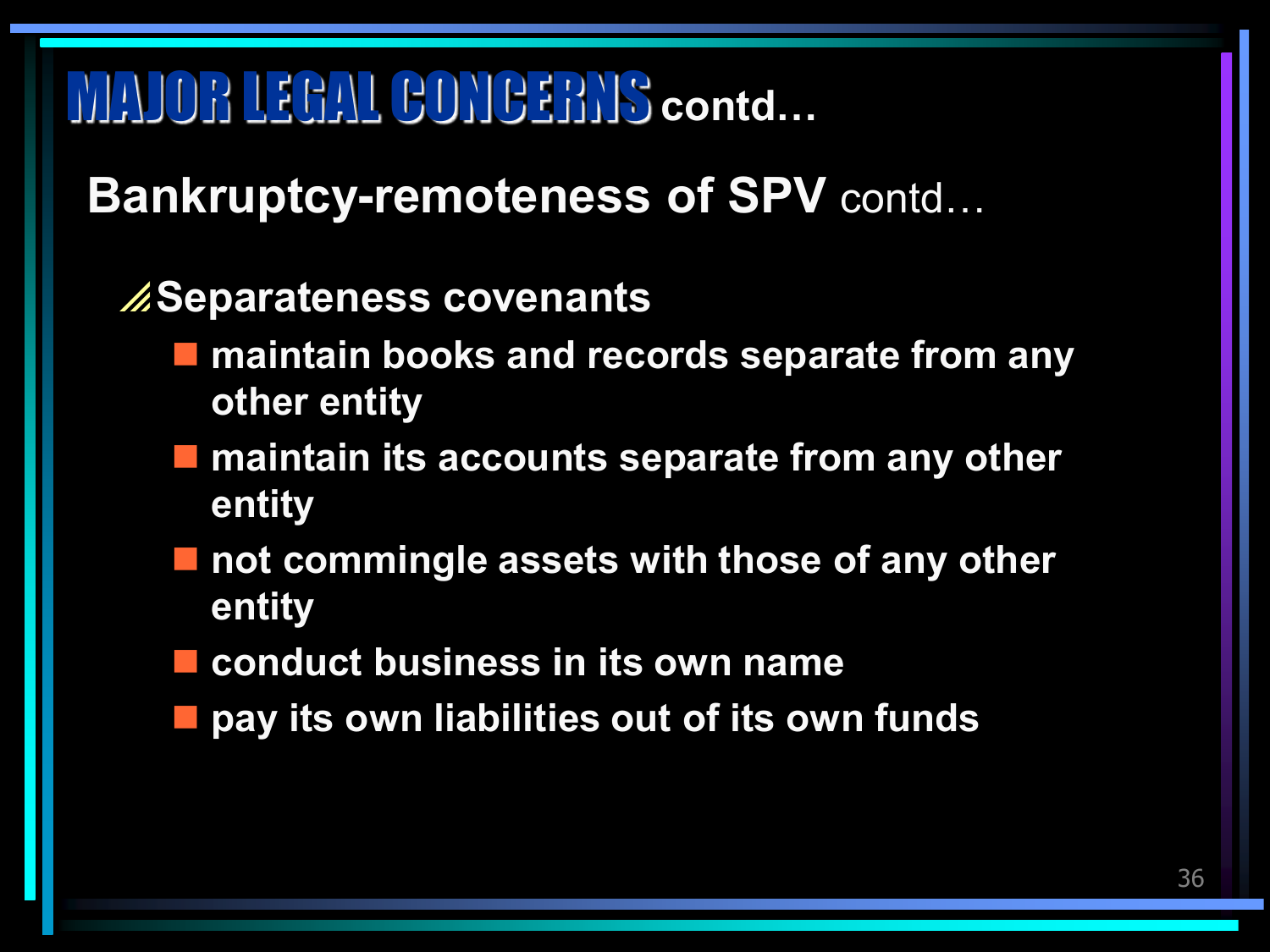# ISSUES FROM BANGLADESH VIEWPOINT

### **Cost Concerns**

- **Securitizing assets is expected to be less costly than borrowing or issuance of other debt instruments.**
- **The registration fee has been drastically reduced to Tk 2,500.**
- **Since securitized instruments shall be issued by SPV Trust, which is not subject to Statutory Liquidity Reserve (SLR), cost will be much lower.**
- **Firm commitment underwriting may be replaced with 'Best Effort' underwriting or underwriting may be forgone to reduce cost.**
- **Because of identified quality assets and predictable cash flow, coupon of securitized debt issues shall be less than normal debt instrument.**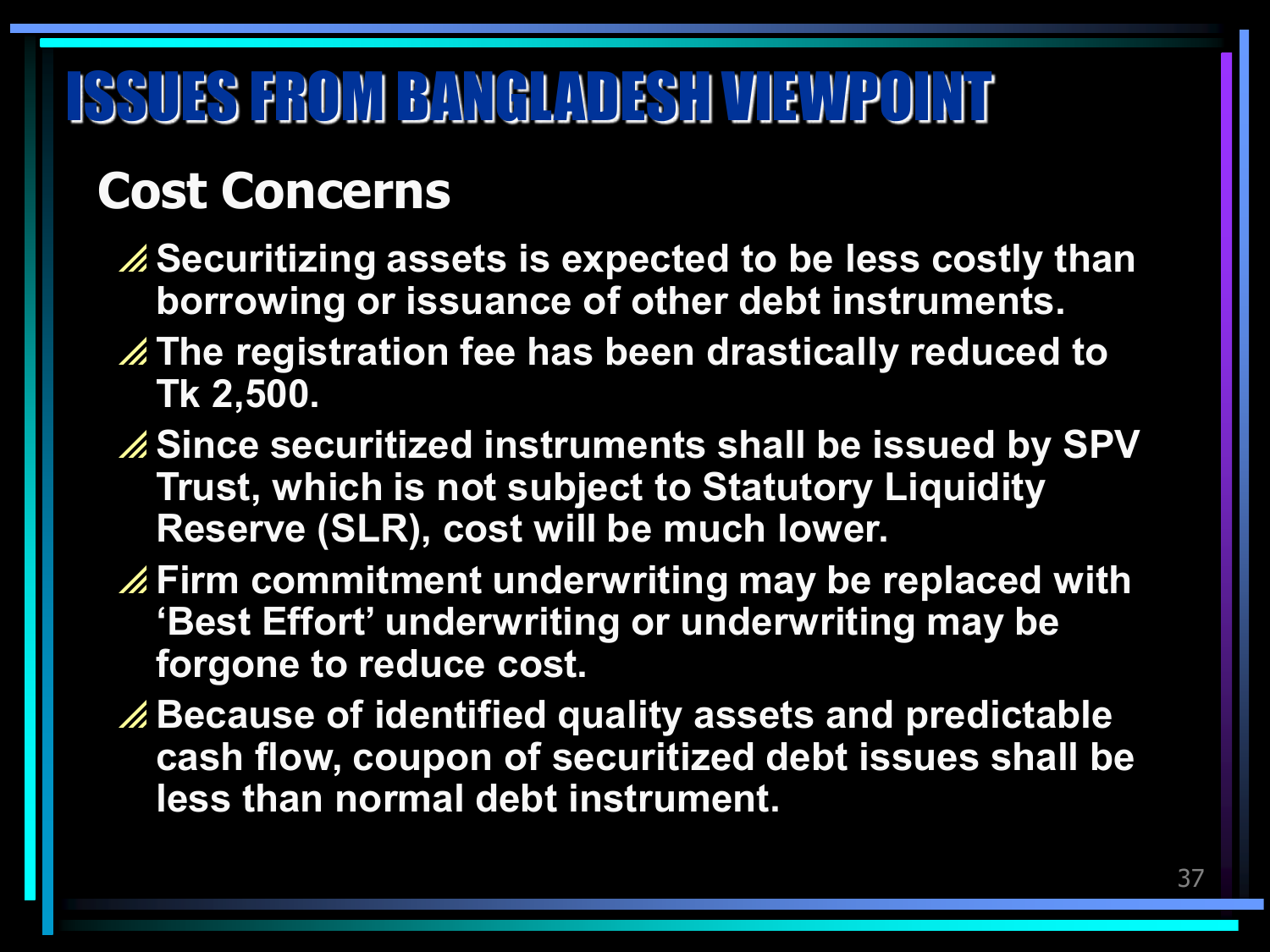# ISSUES FROM BANGLADESH VIEWPOINT **contd… Additional Steps Towards Reducing Cost**

- **Assignment or Transfer Agreements can be made as supplements to the Trust Deed requiring no additional stamp duty and repeated filing to the Registrar's Office.**
- **AIMS also suggest creating the SPV Trust as a 'not-for-profit' entity for getting tax-exempt status.**
- **AIMS further suggests that the NBFIs shall not go for public issue in their several initial tranches, which will save their issue cost including underwriting commission to a great extent.**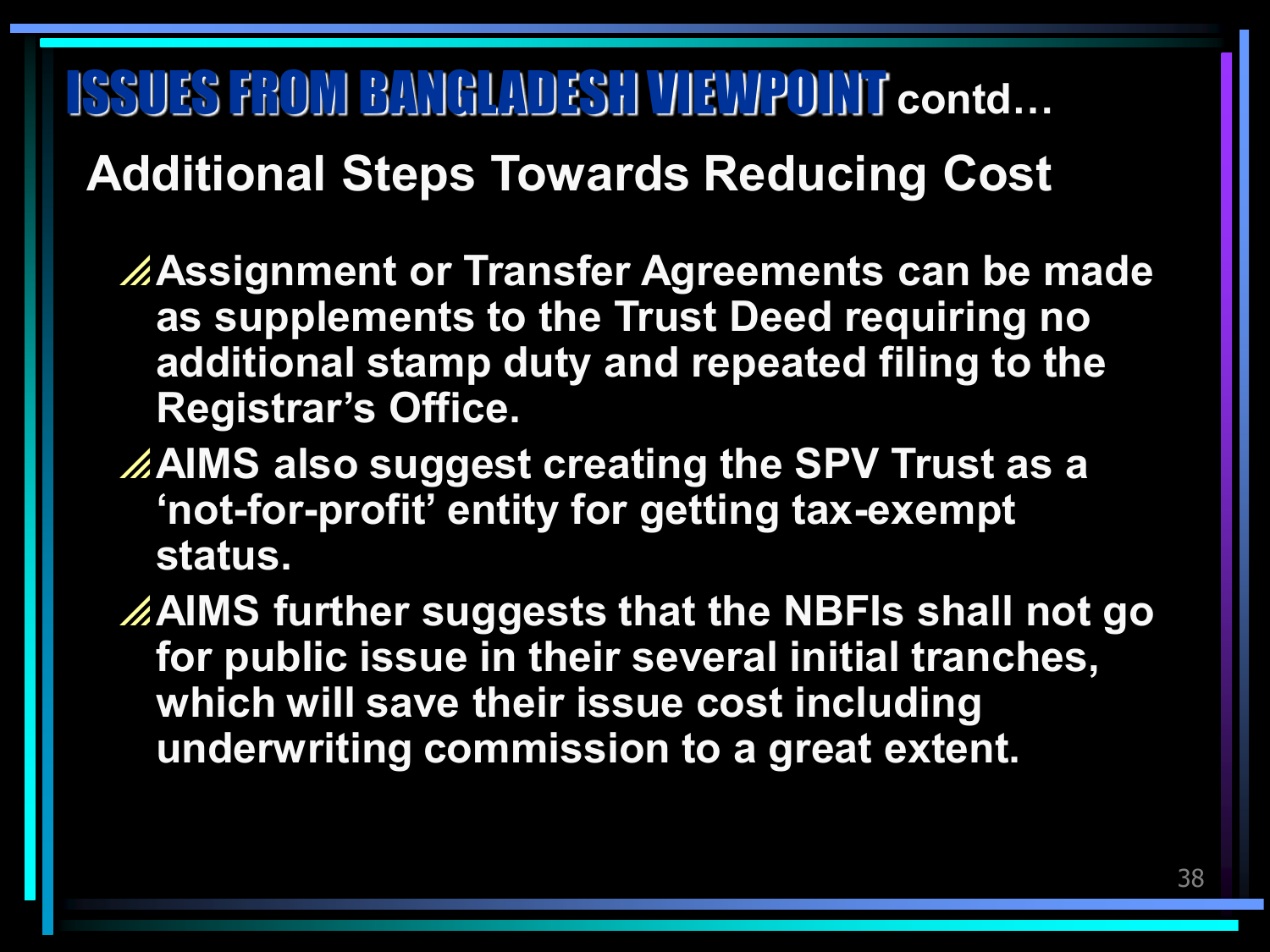ISSUES FROM BANGLADESH VIEWPOINT contd… **Additional Steps Towards Reducing Cost**

**AIMS also holds that a conduit SPV structure, pooling of assets from different NBFIs, may also reduce issue cost while enhancing credit quality of the securitized instruments.**

**Lower yield due to high quality.**

**Expected SLR status will further reduce coupon than usual.**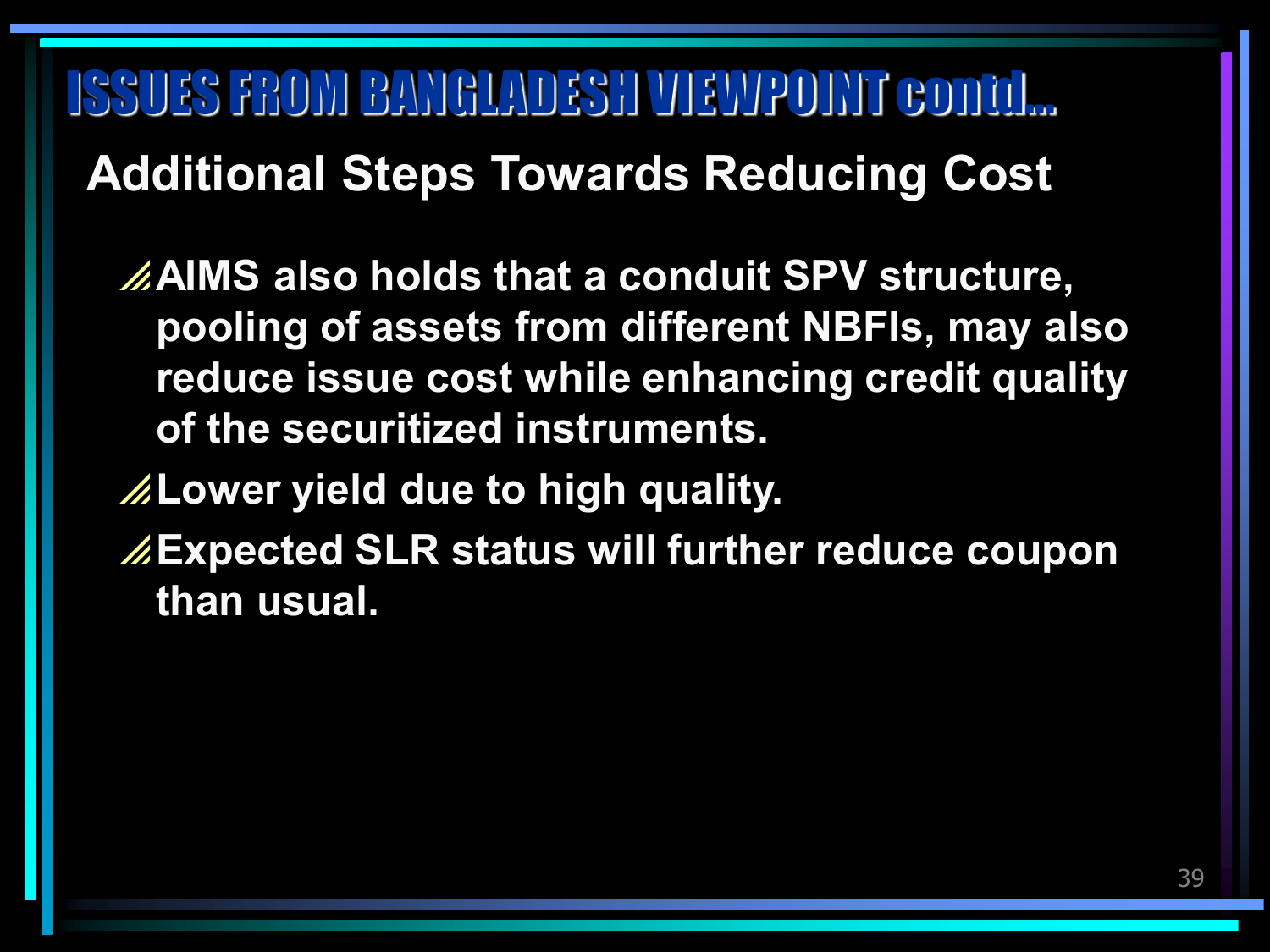## ISSUES FROM BANGLADESH VIEWPOINT **contd… Market Demand for Debt Instruments**

- **Considering the current size and nature of the stock market, investors' understanding of investment risk, necessity for even cash flow, gradual perception of constructing balanced and efficient portfolio, we can reasonably expect debt instruments to have a big market in a period of two to three years.**
- **The unpleasant experience of the short-term investments in the stock market propped the investors to look into longterm investment horizon further brightening the prospect of the debt market.**
- **There exists a strong demand of debt instruments among the banks and insurance companies**
- **If the SLR status of the instruments is obtained, the market will expand to a great extent**
- **A World Bank study also ascertained adequate investor appetite for quality debt instruments.**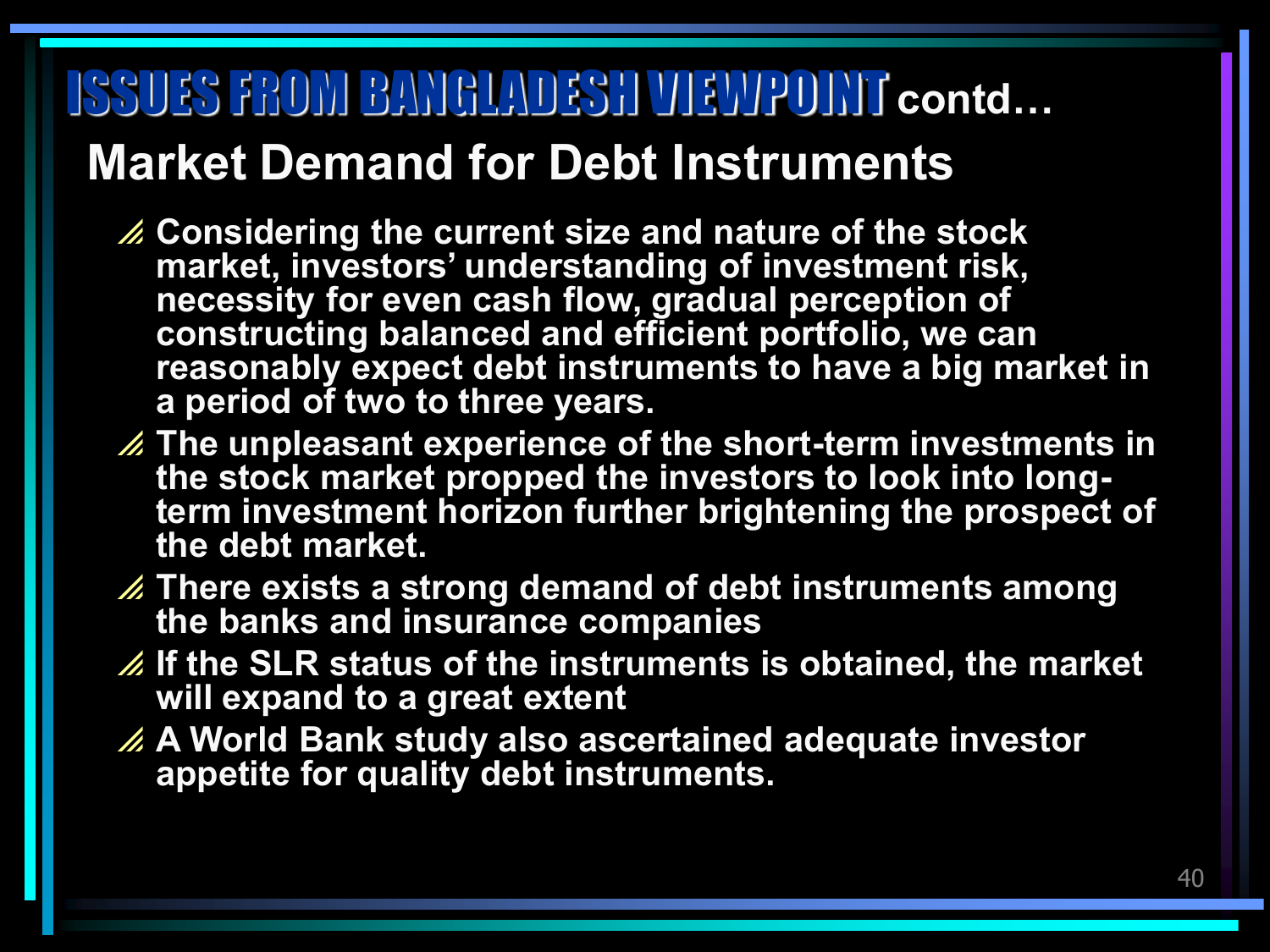## ISSUES FROM BANGLADESH VIEWPOINT **contd… Ensuring Marketability**

**Zhall early stages, the Trustee or any other institution can be appointed as the transferring agent, who shall act as broker and also maintain the transfer register.** 

**International finance agencies can facilitate the marketability through providing support taking opposite position of a transaction, if any counter party is not found. Liquidity facility may be an alternative option.**

**Stock Exchanges of Bangladesh are capable of enlisting debt instruments.**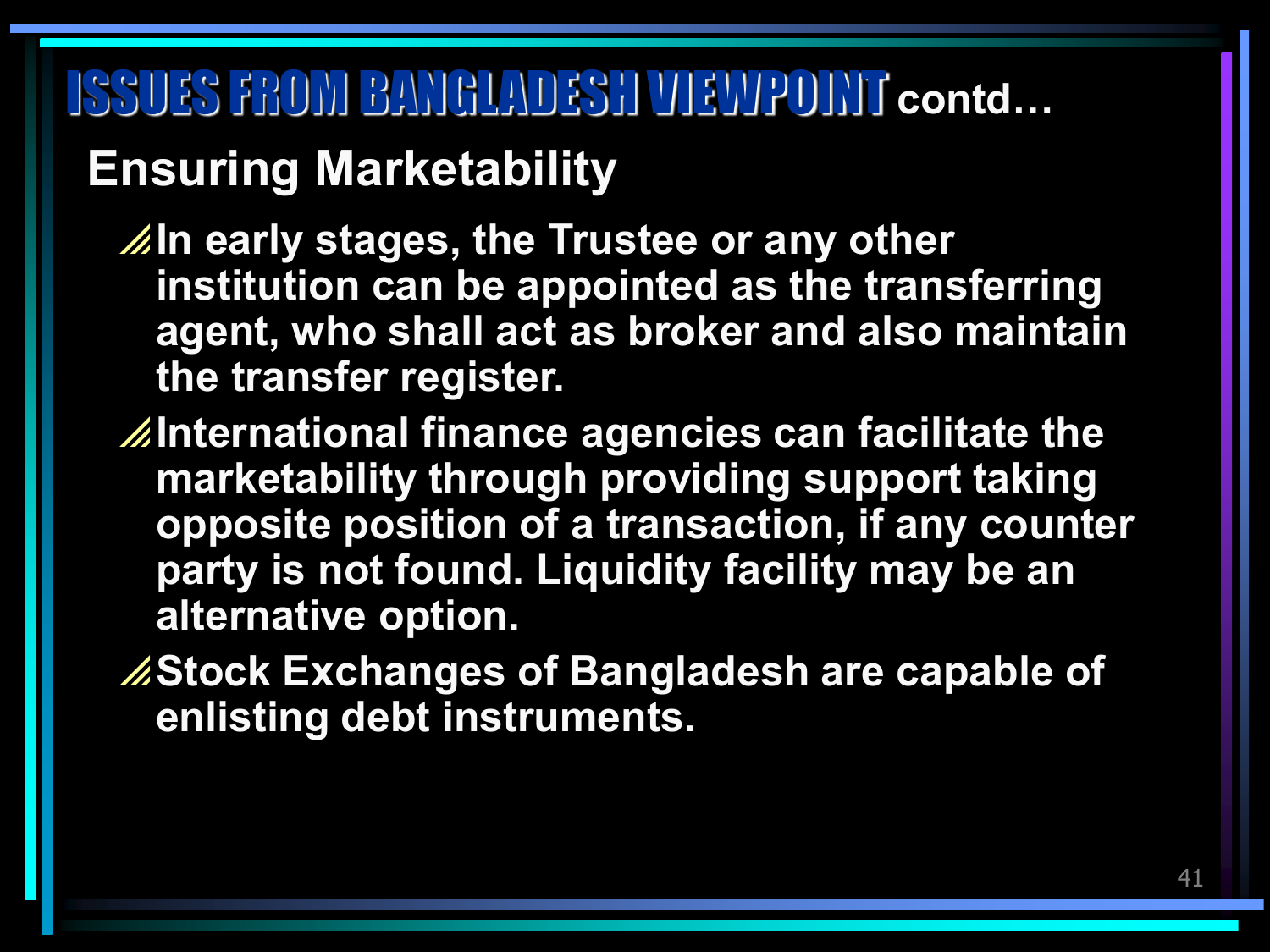# ISSUES FROM BANGLADESH VIEWPOINT **contd… Legal Framework**

- **Although we don't have any independent law for issuance of debt or securitized instruments, there is no impediment for such issuance under the common laws of the country and Public Issue Rules or the Companies Act.**
- **Debt issuance including the securitized structure are not in conflict with any provisions of the country's Trust Law, Bankruptcy Act, the Securities Act, the Registration Act, the Negotiable Instrument Act, or any other pertinent legislation.**
- **SPV Trust may receive bankruptcy-remote status within existing legal framework.**
- **The SPV Trust could also be bankruptcy proof if there are no fraudulent transfers and transactions.**
- **There exists a gray area as regards to regulatory authority on debt issues between Bangladesh Bank and the Securities and Exchange Commission.**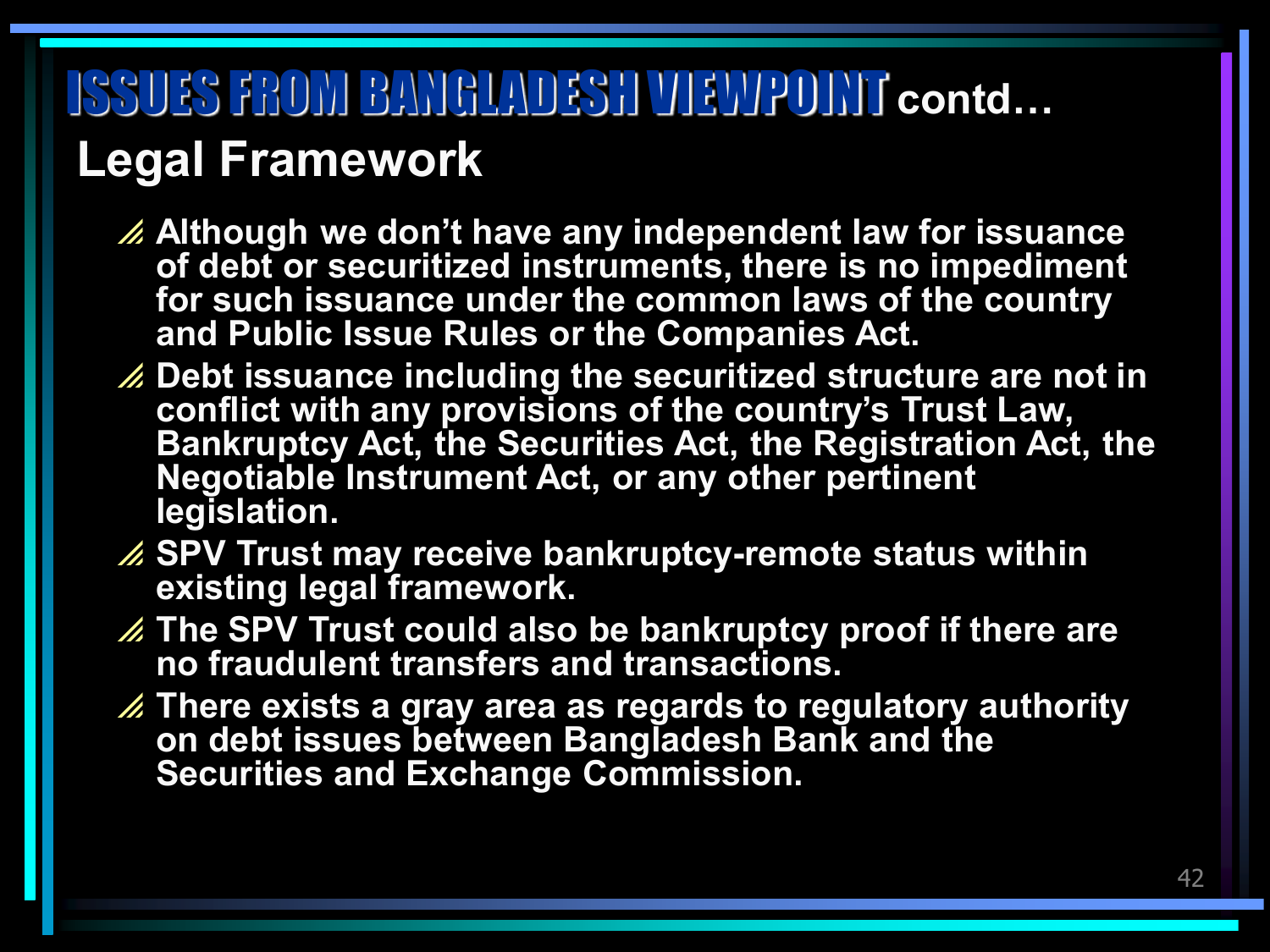# ISSUES FROM BANGLADESH VIEWPOINT **contd…**

#### **Credit Rating**

- **Credit rating is regarded by many concerned quarters as a prerequisite for issue of debt instruments.**
- **Given the local culture and practice, rating may not be regarded as prerequisite for local marketing.**

#### **Accounting & Auditing**

- **Accounting of debt issue/securitization transaction should be maintained as per International Standards of Auditing.**
- **Major local auditing firms opined that sale of assets for securitization shall receive off-balance sheet treatment since the recourses may be viewed as separate transaction.**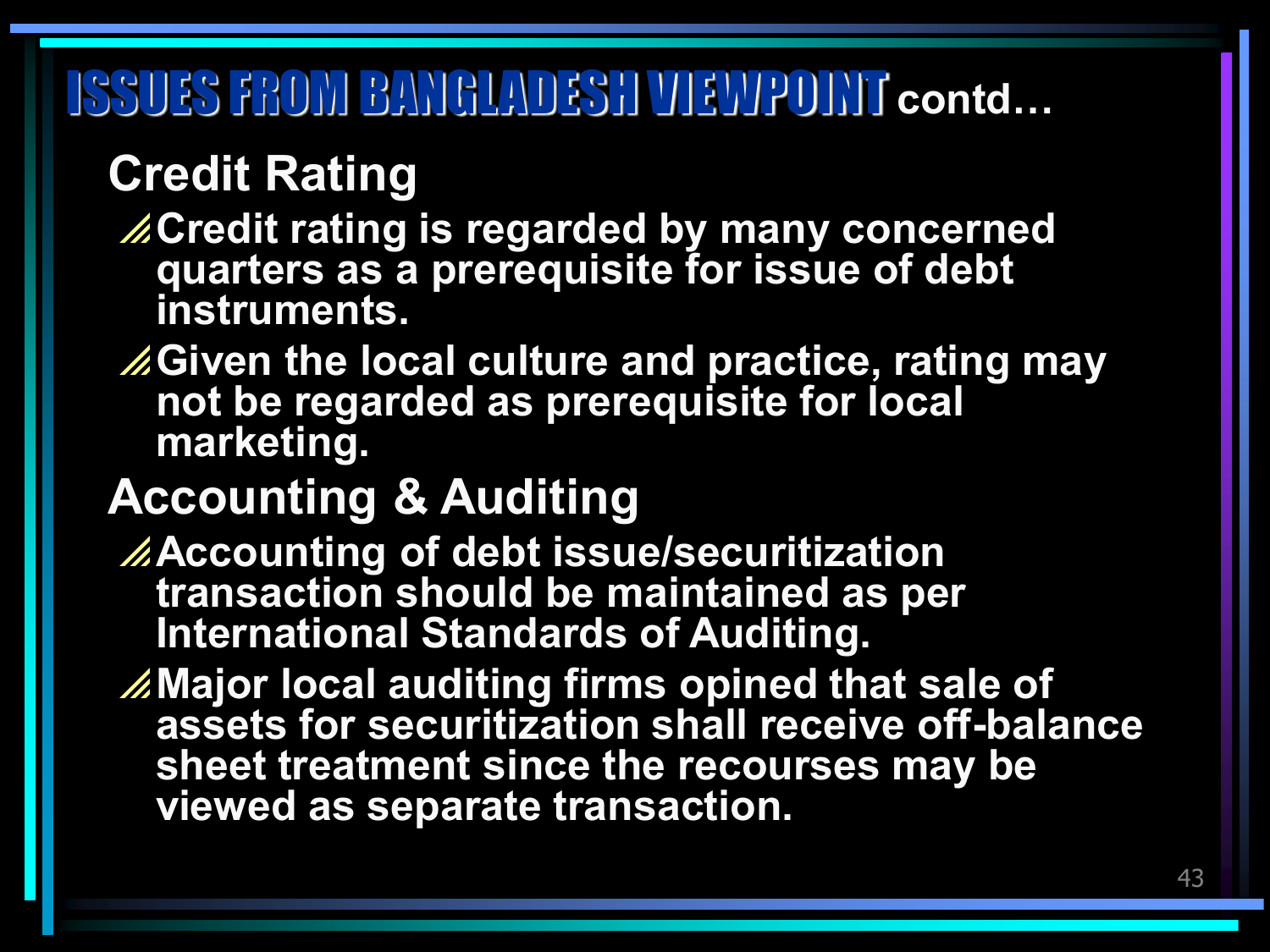## ISSUES FROM BANGLADESH VIEWPOINT **contd…**

#### **Balance Sheet Effect of Selling of Good Loans**

- **As per convention, the Originator shall sell a subset of assets replicating the credit quality of the assetportfolio of the Originator.**
- **Securitization shall enhance the capacity of the originator to create more good quality loans, which may even improve the balance sheet quality of the issuing institution.**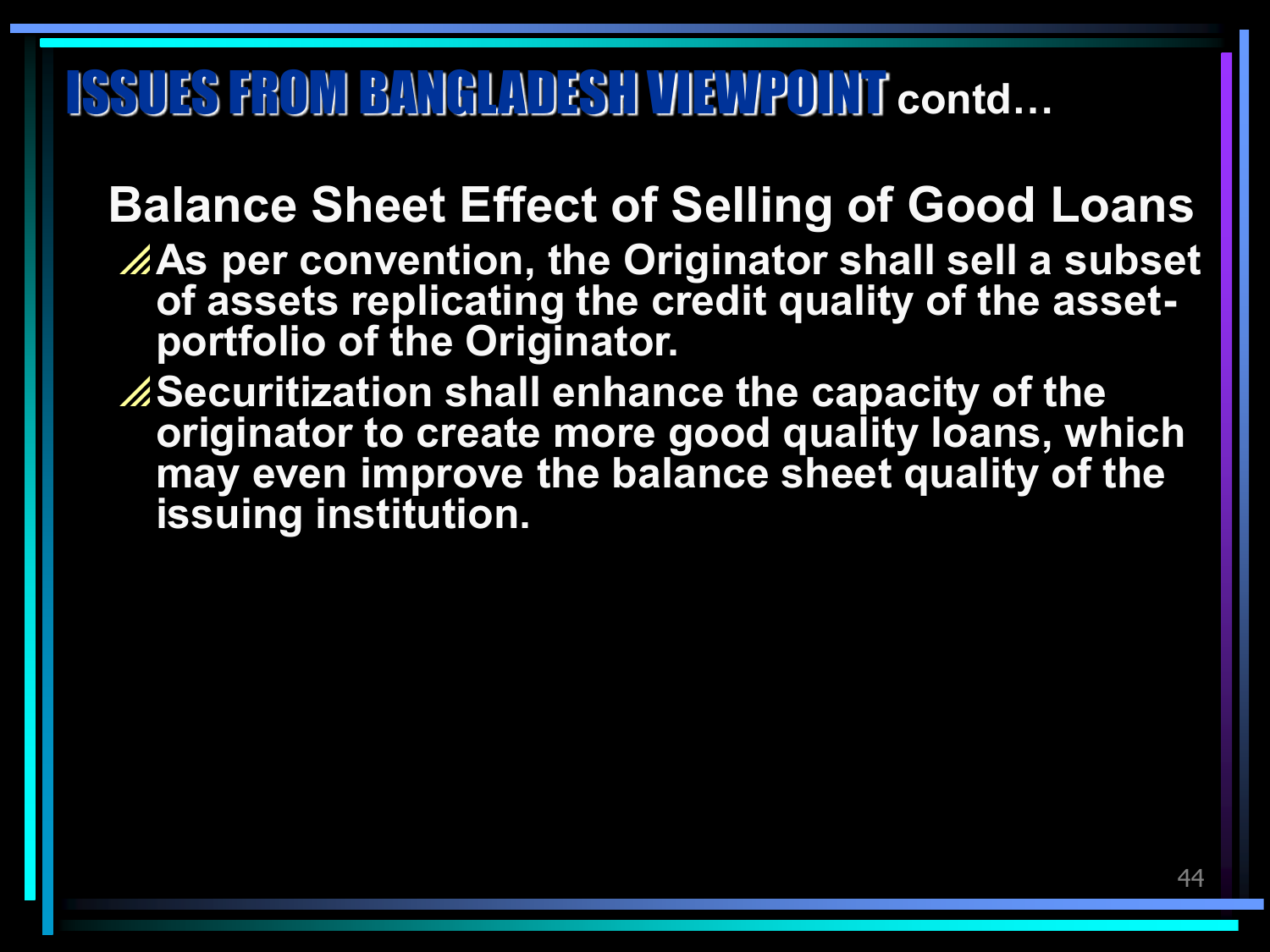# ISSUES FROM BANGLADESH VIEWPOINT **contd…**

#### **Issues to be Resolved**

- **Developing yield curve and benchmarks through rationalization of the interest rate structure, specially for the government borrowing and saving schemes.**
- **Pro-rata allocation of depreciation for mid-year assignment or sale, which is necessary for fair adjudication without penalizing the NBFIs who is selling its lease assets.**
- **Foreclosure prospects, in absence of any dedicated law, though the Money Loan Court Act and Bankruptcy Act may have some relevance.**
- **Establishment of credit rating agencies.**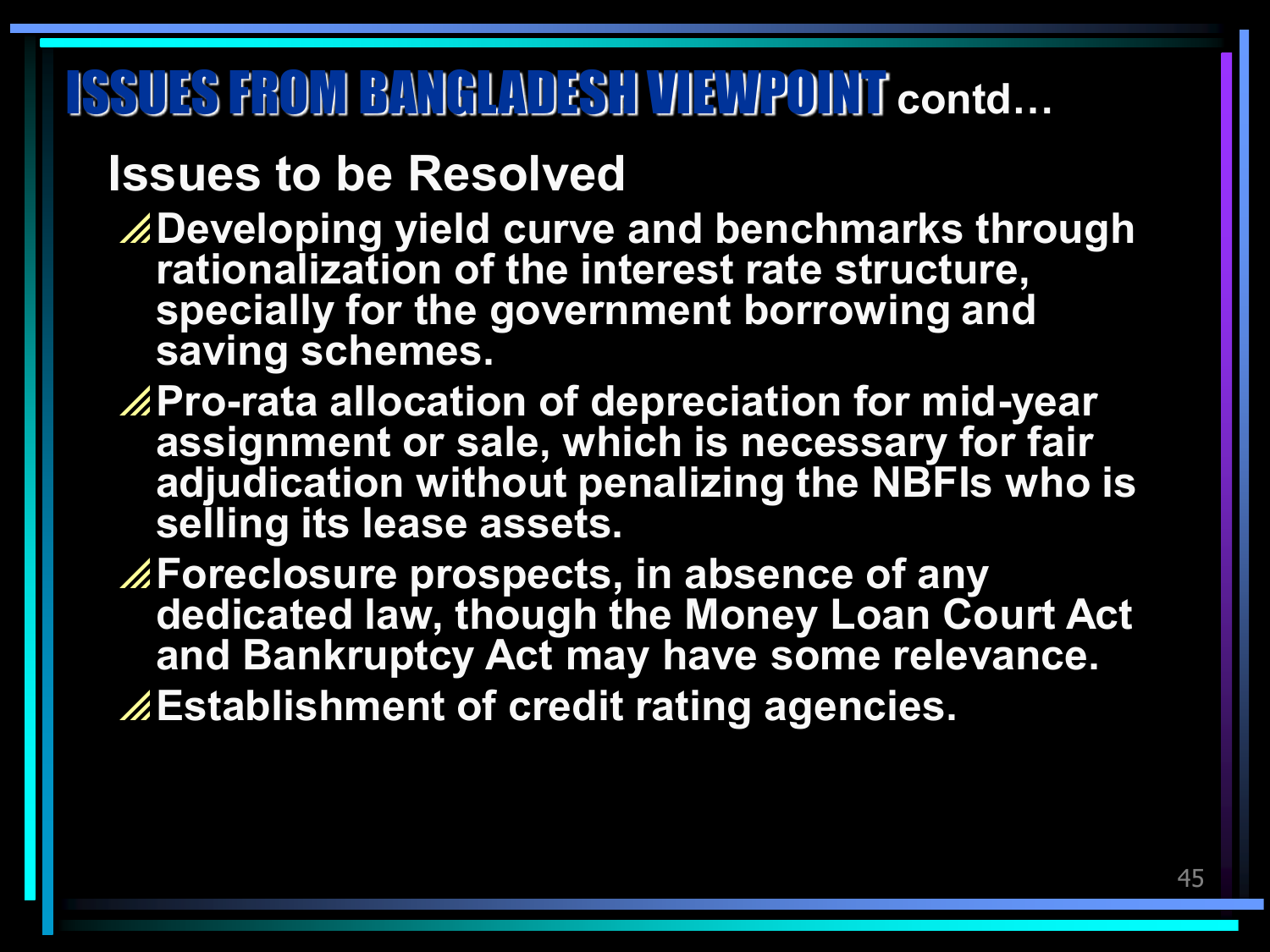# Securitization of Micro-Credit Receivables of BRAC: First Securitization Attempt in Bangladesh

#### **Transaction**

- **BRAC is the largest NGO of the world engaged in microcredit finance with an outstanding recovery history of 98 percent and no pre-payment history/option.**
- **The SPV is being established as a not-for-profit Trust through executing a Trust Deed and registering the same with the registrar's office.**
- **The SPV shall be an open-ended trust, which will float securitized bonds with different nature and maturity for different pool of assets from time to time.**
- **The first securitized bonds is planned to be floated for about Tk100 million as first tranche issue of a total target of Tk1.0 billion.**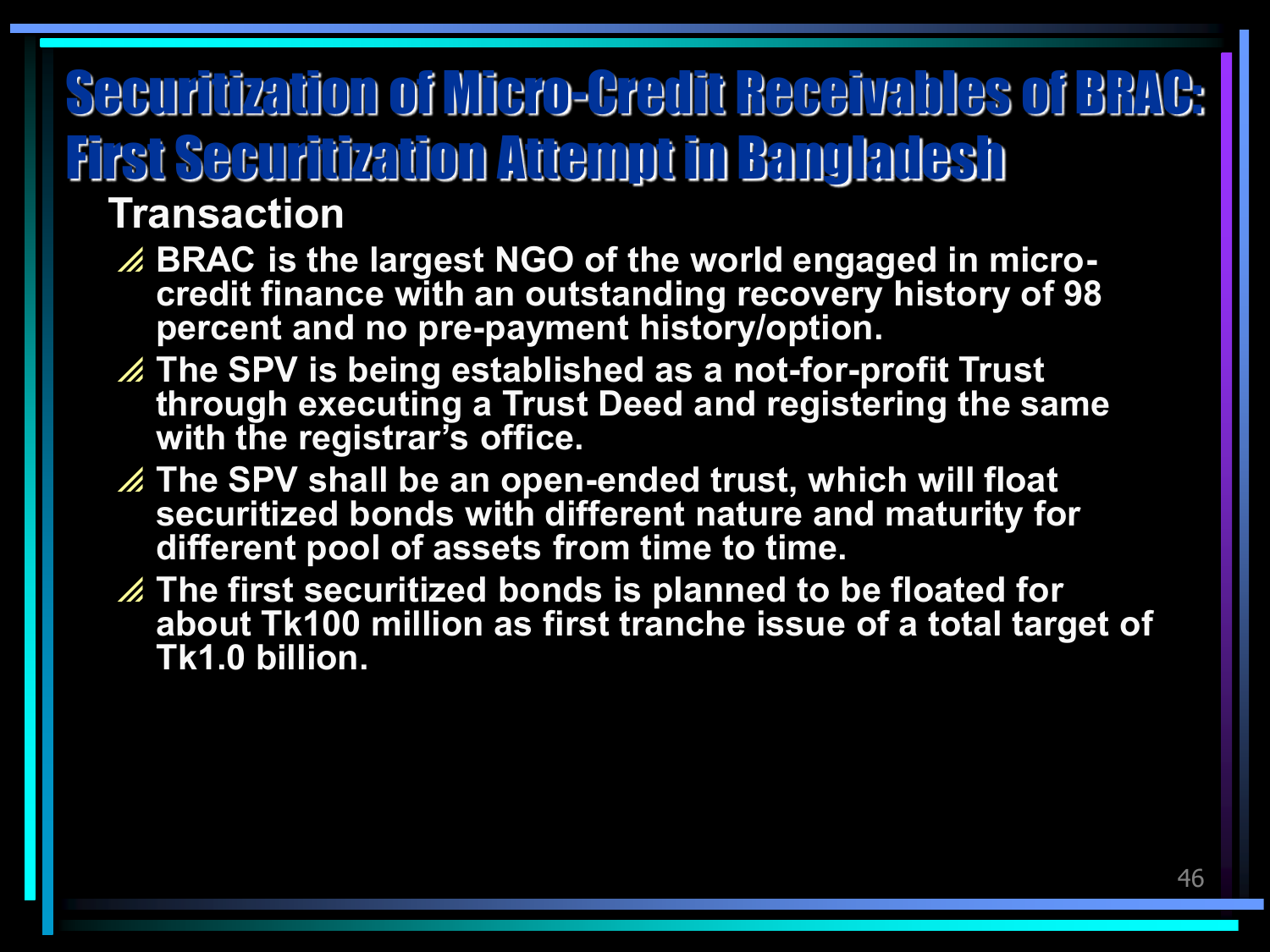# Securitization of Micro-Credit Receivables of BRAC: First Securitization Attempt in Bangladesh **contd…**

- **Separate Transfer Agreement shall be executed for conveyance of each pool of assets to be securitized. Such agreements shall be the integral part of the Trust Deed requiring no repeated registration.**
- **BRAC, the Originator, shall be appointed as the Servicing Agent.**
- **According to the servicing agreement, the Servicing Agent shall be responsible to collect a predetermined amount of receivables, or shall be obliged to compensate the Trust in case of any shortfall of recovery.**

**In effect, BRAC will provide recourse for collectibility to the investors not as the originator, but as servicing agent of the Trust.**

47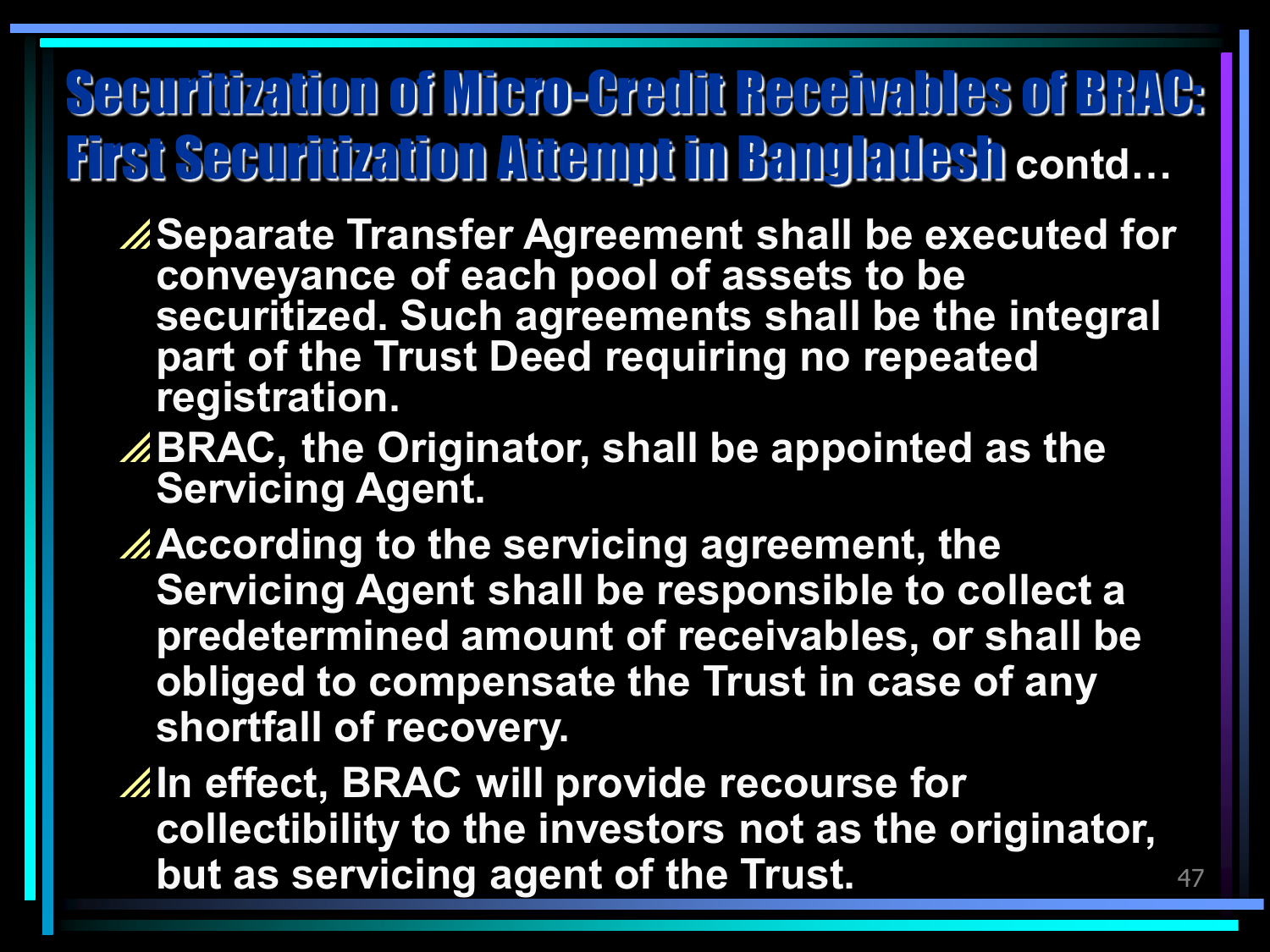# Securitization of Micro-Credit Receivables of BRAC: First Securitization Attempt in Bangladesh **contd…**

**IFC has shown interest to create a facility for the BRAC securitized issues towards creating a secondary market for the instruments.**

- **AIMS of Bangladesh, the advisor, is to act as the Trustee of the SPV Trust.**
- **Microcredit receivables of a number of carefully selected Operation Centers shall be sold for the purpose of the securitization.**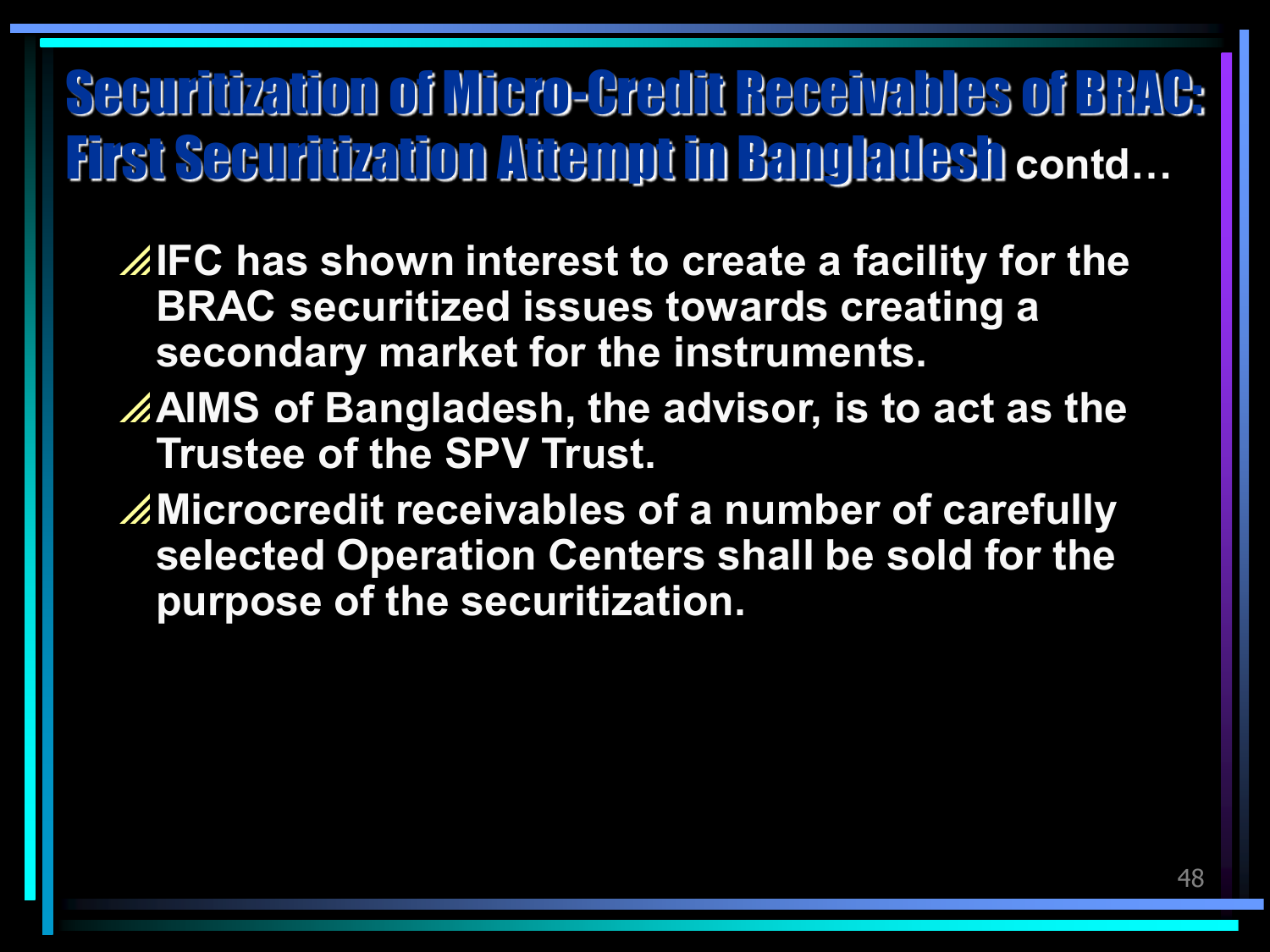# Securitization of Micro-Credit Receivables of BRAC: First Securitization Attempt in Bangladesh **contd…**

#### **Structure**

- **Simple pay-through structure with a single tranche issue has been contemplated for the securitization deal.**
- **Maturity of the first issue shall range between 15 to 24 months.**
- **The prevailing Bank Rate (with or without premium) and the Agrani Bank Industrial Bond may be used as the floor and ceiling coupon benchmark for the initial tranche of issues.**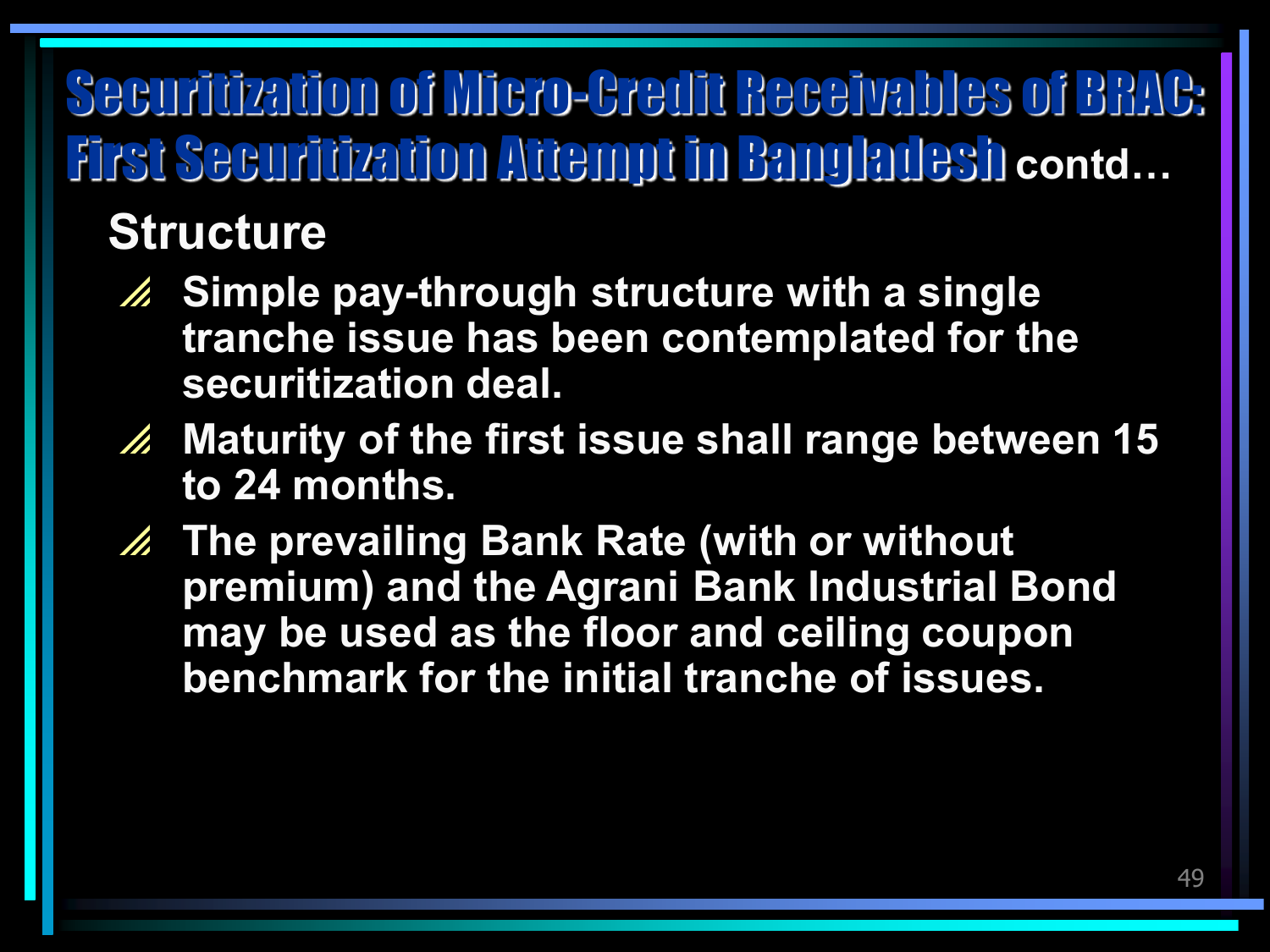# Structure of BRAC Securitized Bond



50